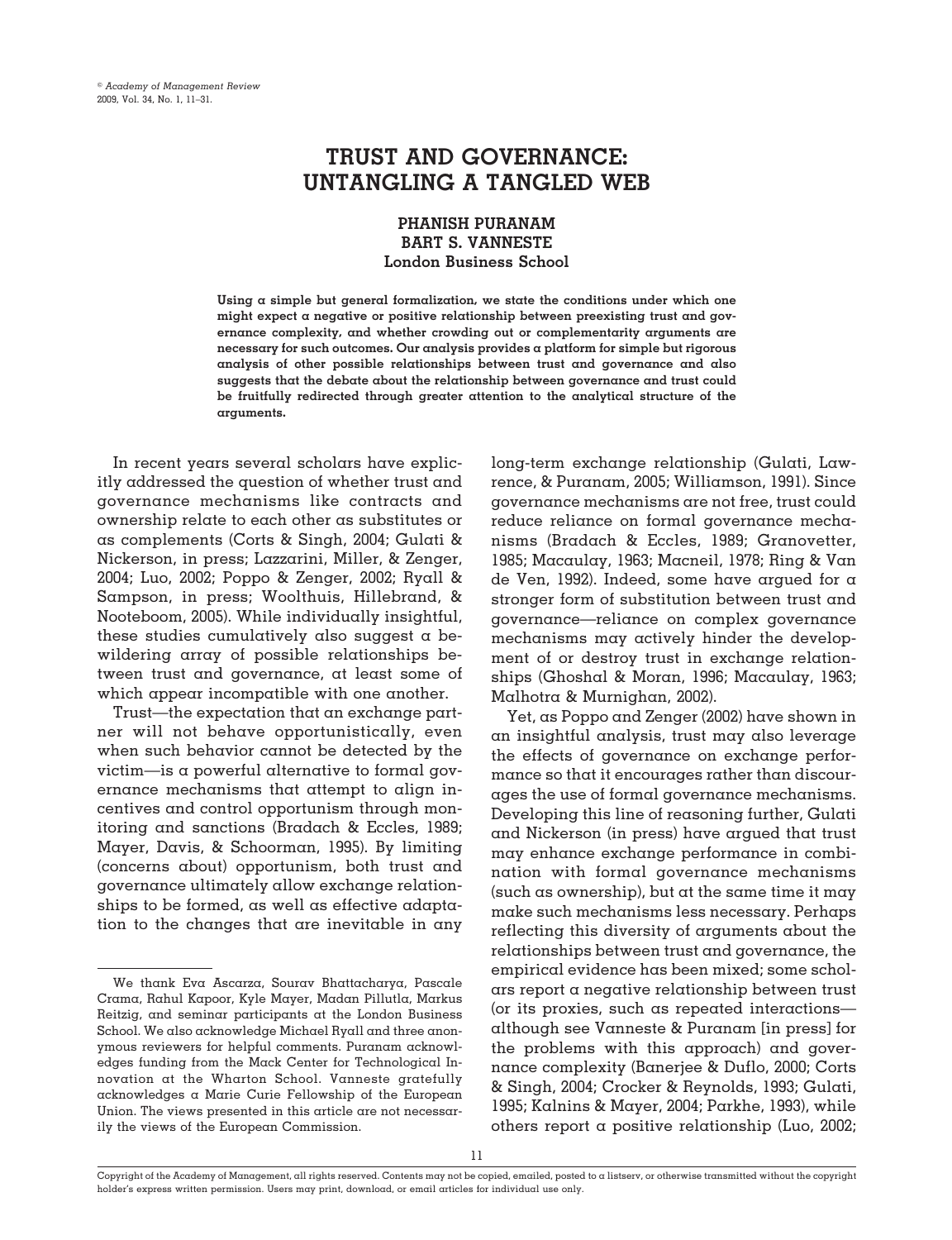Mayer & Argyres, 2004; Poppo & Zenger, 2002; Ryall & Sampson, in press; Zaheer & Venkatraman, 1995), and some find no relationship at all (Mellewigt, Madhok, & Webel, 2007).

In this paper we attempt to reconcile these diverse arguments about the relationships between trust and governance as special cases of  $\alpha$  more general framework.<sup>1</sup> The apparent dichotomy implied by the "complements-substitutes" terminology fails to capture several different kinds of relationships between trust and governance that may, in fact, coexist. We use a simple but general formalization to model three different kinds of relationships between trust and governance that play out at different points in time (see Figure 1). These are (1) the relationship between ex ante levels of trust and the choice of governance mechanisms (Gulati, 1995); (2) complementarity—the leveraging effect of  $\alpha$ given level of trust on the relationship between governance and exchange performance (Poppo & Zenger, 2002); and (3) crowding out—the influence of governance mechanisms on suppressing trust (Malhotra & Murnighan, 2002). While the last two are ex post effects that arise after a governance form is in place, they inevitably shape the relationship between ex ante trust and the choice of governance, if such choices are made with foresight (Williamson, 1985, 1991). The formalization we employ makes it possible to study these linkages between ex post effects and ex ante choices explicitly.

We begin with the premise that trust and governance both offer benefits similar to exchange relationships (Das & Teng, 1998; Gulati, 1995; Poppo & Zenger, 2002; Zaheer & Venkatraman, 1995). Since concerns about opportunism can prevent the formation of an exchange relationship, trust (which implies the absence of such concerns) and governance (which alleviates them) both allow a basis for exchange. Further, given the limited rationality of individuals, unexpected changes in exchange conditions are inevitable; complex governance and trust both can allow exchange partners to surmount the coordination challenges and incentive conflicts created by change (Gulati et al., 2005; Williamson, 1991). We formulate a decision problem in which a manager chooses the appropriate level of governance complexity in order to exploit its benefits, taking into account the costs of designing and implementing governance, as well as the preexisting level of trust between exchange partners and possible complementarity and crowding out effects between trust and governance.

Formally analyzing these relationships jointly gives rise to some surprising insights not easily accessible with verbal theorizing alone. The basic one is the sensitivity of predictions about relationships between trust and governance to assumptions about the goal of the decision maker. Predictions diverge significantly depending on whether the manager's task is framed as one of selecting a level of governance complexity to *match* the need for safeguards and adaptation implied by transaction characteristics (Gulati, 1995; Parkhe, 1993; Zaheer & Venkatraman, 1995), or whether the task is framed as a problem of *maximizing* exchange performance given transaction characteristics (Corts & Singh, 2004; Kalnins & Mayer, 2004; Saussier, 2000; Williamson, 1991). Researchers typically have not articulated the nature of the underlying decision problem that they implicitly assume when discussing trust and governance choices, and this may account for diverging opinions about the relationship between the two. We go on to obtain several interesting results about when effects like complementarity or crowding

**FIGURE 1 Time Line: Governance Choice, Trust, and Benefits**



<sup>&</sup>lt;sup>1</sup> For brevity, we use "governance" to indicate "formal governance" throughout the paper and treat it as distinct from trust.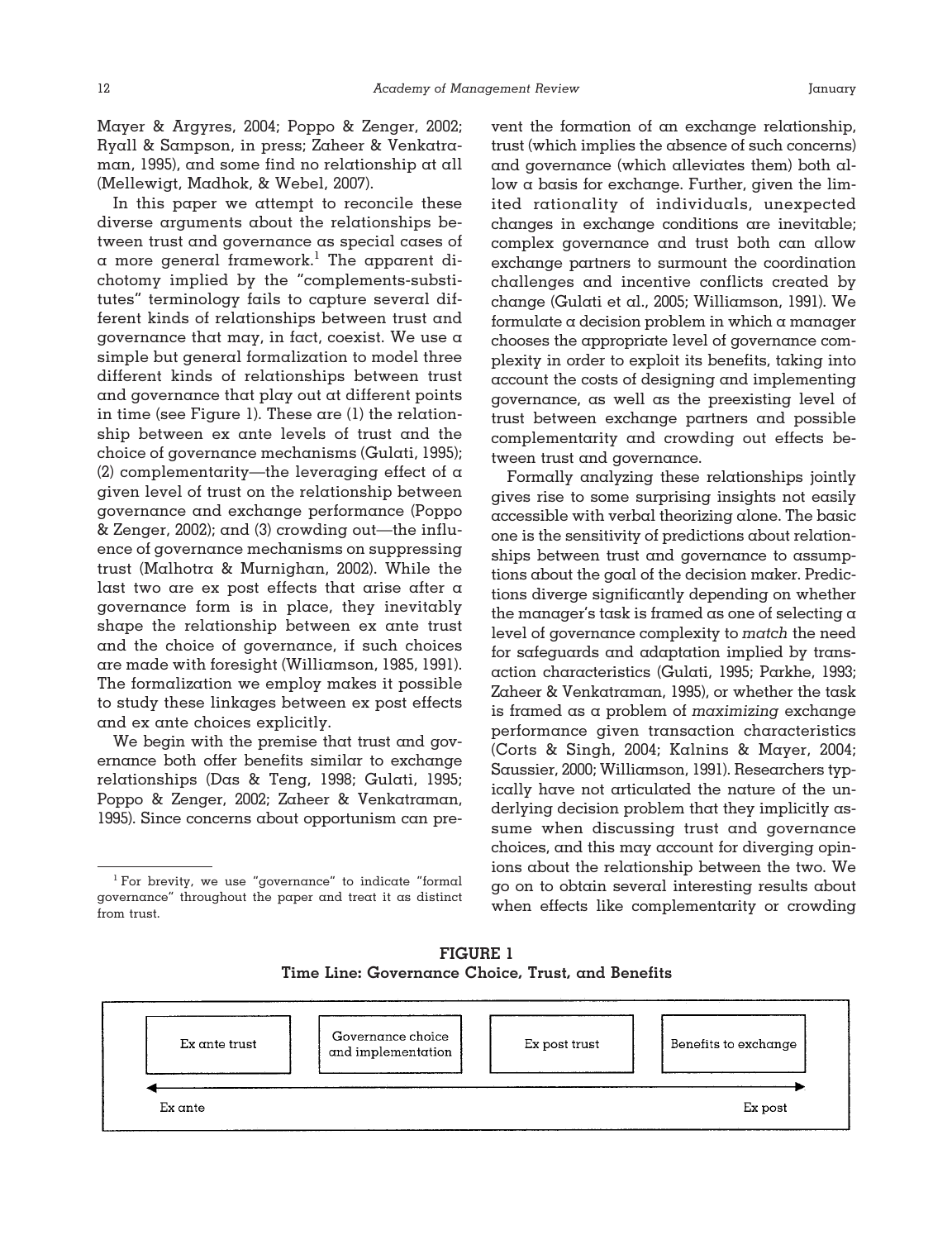out are either necessary or unnecessary to predict a particular sign for the relationship between trust and governance.

Our analysis provides a rigorous, general, and integrated approach to studying the complex relationships between trust and governance, and it allows us to reconcile apparently incompatible arguments in prior literature. Our analysis offers a more nuanced yet clearer view of the relationship between trust and governance than is afforded by a simple complements-substitutes dichotomy. More generally, the paper demonstrates the advantages of even fairly simple formalizations in adding insights beyond those easily obtainable from verbal theorizing alone.

## **GOVERNANCE, TRUST, AND EXCHANGE**

Given bounded rationality and self-interested or opportunistic behavior, economic exchange can be plagued by failures of cooperation and coordination, especially in situations of bilateral dependence between exchange partners (Gulati et al., 2005; Williamson, 1991). Transaction cost economics has explored in depth how investments in transaction-specific assets create holdup situations, which opportunistic actors may exploit (Klein, Crawford, & Alchian, 1978; Williamson, 1985). The inherent challenges for economic transactions appear even more severe once we take into account the dynamic and uncertain environment in which they often take place. Indeed, Hayek argued that "the economic problem of society is mainly one of rapid adaptation to changes in the particular circumstances of time and place" (1945: 524). In changing circumstances exchange partners not only have to account for hazards that were foreseen but also have to adapt to conditions that were unforeseen at the initiation of the transaction (Gulati et al., 2005; Williamson, 1991).

An extensive body of work, including the transaction cost perspective, has helped to develop the view of formal governance mechanisms (such as firms and complex contracts) as providing the necessary safeguards and adaptation mechanisms that can protect economic exchange from the consequences of bounded rationality and opportunism (Coase, 1937; Williamson, 1975). More recently, scholars drawing from the sociological tradition have shifted the focus to informal governance in the form of trust, since trust can provide benefits similar to those of formal governance in terms of controlling opportunism and facilitating adaptation (Bradach & Eccles, 1989; Granovetter, 1985; Gulati, 1995; Macaulay, 1963; Macneil, 1978; Uzzi, 1997).

In order to model how trust and governance, individually and jointly, enable exchange, we conceive of a "production function" in which trust and governance complexity are the key inputs, with interactions between them defined in terms of the crowding out and complementarity effects. The outputs are the benefits to exchange deriving from trust and governance—in terms of safeguards and the capacity for adapting to changing circumstances.2 We now discuss in detail these benefits and costs. See Figure 2 for an overview.

#### **The Benefits and Costs of Governance**

Governance mechanisms differ in their ability to mitigate incentive conflict and to enable coordinated action, based on their complexity. Distinguishing between basic types of governance modes, Williamson (1975) argued that hierarchies differ from markets in that the former feature administrative controls, such as authority, rules, and procedures. These instruments enable coordinated actions even in situations of high interdependence and complexity (March & Simon, 1958; Thompson, 1967). Hierarchies are also characterized by suppressed incentive intensity and superior monitoring mechanisms, which mitigate the effects of conflicting incentives; opportunism is therefore less likely to be a hindrance. Williamson (1991) further argued that hybrid arrangements (e.g., alliances and joint ventures), which combine some aspects of market relationships (such as prices) as well as hierarchical structures (such as continuity of association, rules, and authority), lie intermediate between markets and hierarchies. This ordering of markets, hybrids, and hierarchies also holds when we consider their "adaptive capacity" their capacity to adapt to changes in the exchange setting that were unforeseen at the time

 $^{\rm 2}$  While such benefits may also be thought of in terms of the *avoidance* of costs (such as those arising from holdup, bargaining, and coordination failure), we follow the practice of treating them as benefits in order to distinguish them from the costs incurred in setting up and implementing governance structures (Crocker & Reynolds, 1993; Williamson, 1991).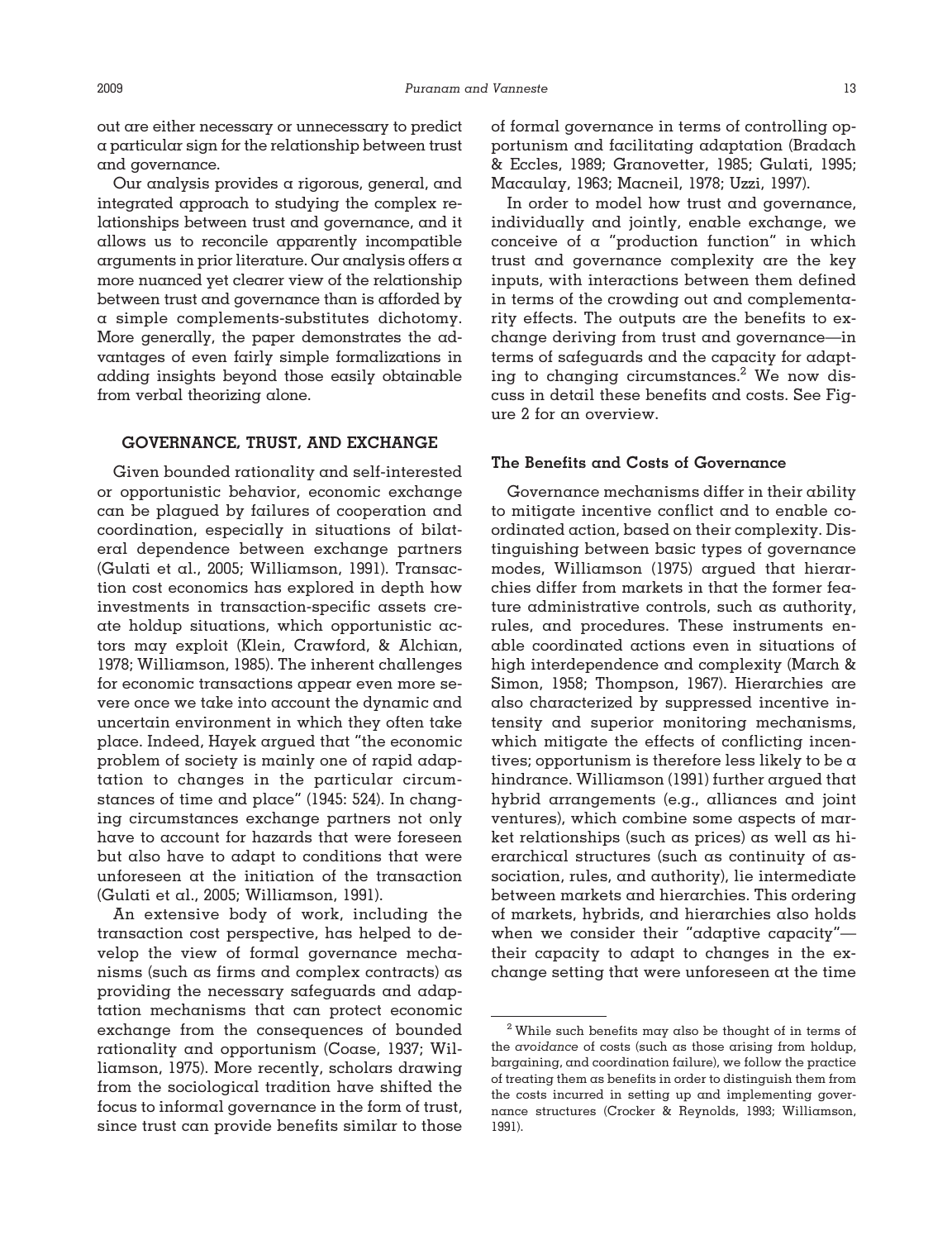



of governance initiation (Gulati et al., 2005; Williamson,  $1991$ <sup>3</sup>

While the preceding discussion focused on discrete governance modes and their ordering in terms of governance complexity (i.e., from markets to hierarchies), it is also possible to think of increasing complexity of governance *within* a governance mode, such as increasing contractual detail within contracting. Contractual detail is the extent to which clauses are specified in a contract (Mayer & Argyres, 2004; Poppo & Zenger, 2002; Ryall & Sampson, in press). Analogous to the benefits of more complex governance modes, more detailed contracts are expected to provide better safeguards and more powerful mechanisms to achieve adaptation when necessary (Mayer & Argyres, 2004;

Parkhe, 1993). We articulate this assumption about the general relationship between the extent of governance complexity employed and the resulting benefits to exchange in terms of safeguards and adaptive capacity as follows.

# *Assumption 1: More governance complexity provides more benefits to an exchange relationship.*

Setting up complex governance is costly. For instance, there are costs for adding contractual detail, such as the cost of negotiating, bargaining, drafting, and reaching agreement on the terms (Batenburg, Raub, & Snijders, 2003; Macaulay, 1963). In the case of the choice between governance modes, designing and implementing more complex forms of governance, such as hybrids and hierarchies, are costlier than relying on market relationships (Williamson, 1985, 1991).

 $3$  Following prior research (Gulati et al., 2005; Williamson, 1991), we focus on adaptation within the existing relationship, where parties to the exchange prefer continuation of the relationship over switching. Also note that the apparent inflexibility that characterizes hierarchy (in the form of rules and procedures) is not incompatible with adaptiveness. This is because constraints on individual action are compatible with joint adaptation. Put differently, adaptation problems in organizations often resemble coordination games, in which convergence to an equilibrium is preferable to nonconvergence (Camerer & Knez, 1996). Rules, authority, procedures, and other such aspects of governance that appear to create inflexibility may guide such a convergence.

It is important to note that the costs of governance complexity—in terms of the costs of designing and implementing governance structures of a particular level of complexity—are incurred at the initiation of a governance format. The benefits in terms of rapid decision making, avoidance of costly renegotiation, rapid adaptation, and discouragement of attempts to behave opportunistically all arise during the period that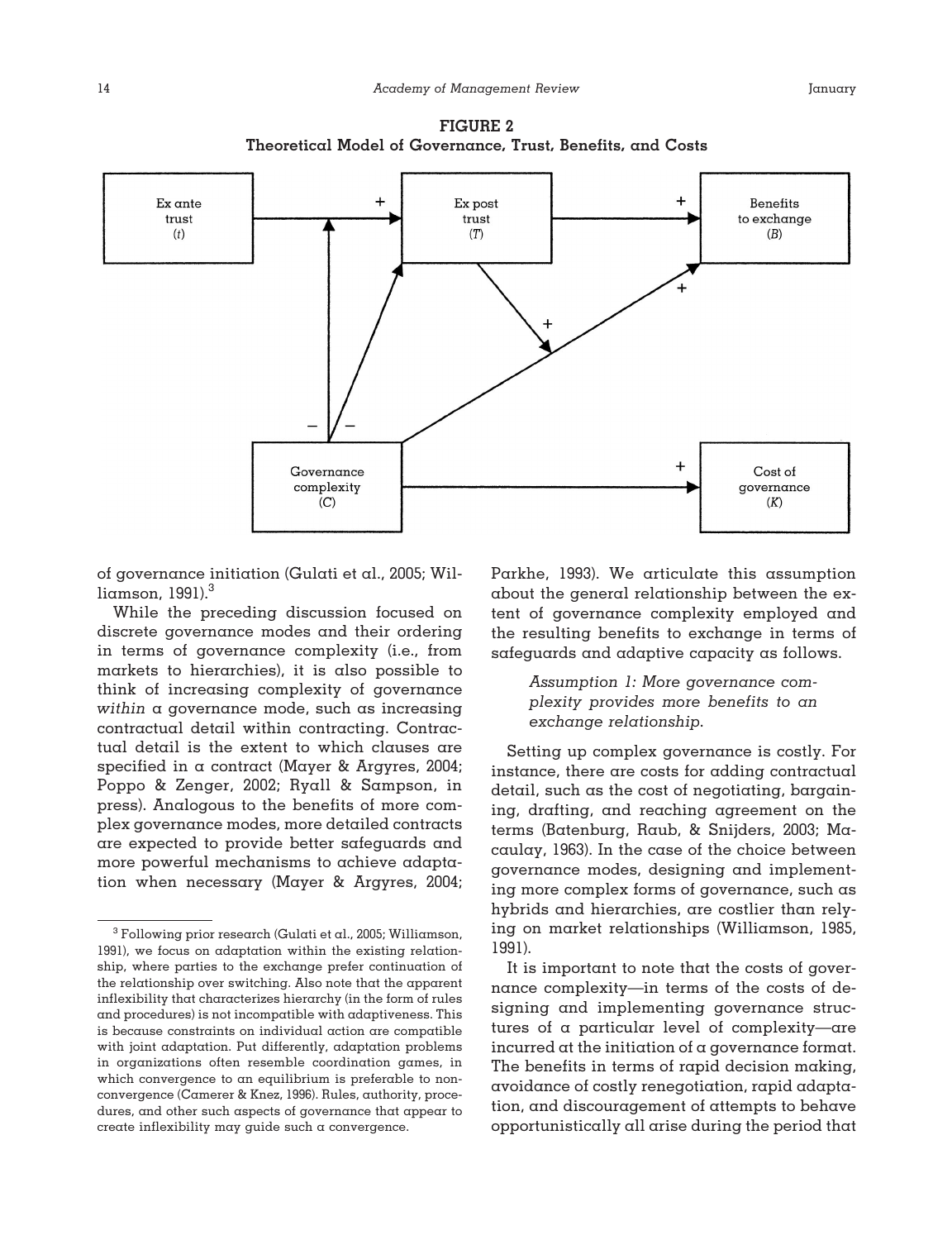the governance form is in force. For instance, in discussing governance complexity in the context of markets, hybrids, and hierarchies, Williamson (1991) distinguished between the irreducible setup costs of transactions and the potential adaptation benefits, which differ with governance complexity. The costs of governance complexity we model here refer to these irreducible setup costs. Thus, our second assumption relates the cost of governance to governance complexity.

> *Assumption 2: The greater the chosen level of governance complexity, the greater the cost of setting up such governance mechanisms will be.*

### **The Benefits of Trust**

Trust is "a type of expectation that alleviates the fear that one's exchange partner will act opportunistically" (Bradach & Eccles, 1989: 104), even when it is not possible to monitor that partner (Mayer et al., 1995). Social psychologists have found that interpersonal trust develops out of prior interactions (Deutsch, 1973; Rempel, Holmes, & Zanna, 1985), while organizational researchers have shown empirically that interfirm trust increases with repeated interactions (Anderson & Weitz, 1989; Gulati & Sytch, 2008; Parkhe, 1993). The information from prior interactions provides an opportunity to evaluate others' intentions and motives (Lindskold, 1978). This forms a basis for predictions about future behavior and inferences about trustworthiness (Anderson & Weitz, 1989; Bhattacharya, Devinney, & Pillutla, 1998; Buskens & Raub, 2002; Kramer, 1999; Ring & Van de Ven, 1992).4

If it is present in an exchange relationship, mutual trust decreases concerns about opportunism and allows exchanging partners to transact, even in the face of potential holdup problems (Bradach & Eccles, 1989; Kramer, 1999; Mayer et al., 1995). When unexpected changes arise, trust enables the parties to the exchange to proceed with implementing necessary changes, rather than worrying about opportunistic attempts to redistribute gains. Further, trust enhances the predictability of others' actions (Gulati, 1995). This enhanced predictability allows exchange partners to anticipate others' actions and to adjust their own accordingly when the need for such adjustment arises. Hence, trust also enhances adaptive capacity. We summarize this assumption about the benefits of ex post trust (i.e., trust present after the initiation of the transaction) to exchange as follows.

> *Assumption 3: The greater the level of ex post trust in the exchange relationship, the greater the benefits to the relationship will be.*

# **Ex Post Relationships Between Governance and Trust**

While both trust and governance provide independent benefits to exchange, there are also important relationships between them that arise ex post: crowding out and complementarity effects. First, we discuss crowding out.

The use of complex governance mechanisms can crowd out trust in the sense that the level of trust in the relationship can be eroded when the partners rely on complex governance. Reliance on complex contracts or partial or complete equity ownership to manage an exchange relationship may signal a lack of trust to exchange partners (Macaulay, 1963). If one is not trusted, one trusts less, leading to  $\alpha$  lower level of trust in the relationship (Enzle & Anderson, 1993). Thus, the adoption of complex governance mechanisms may directly reduce the level of trust in the relationship (Frey, 1997; Ghoshal & Moran, 1996). We call this the "*direct* crowding out effect."

# *Assumption 4: Governance complexity reduces the level of ex post trust in the exchange relationship.*

The direct crowding out effect acts to suppress the level of trust in an exchange relationship after a governance structure has been selected, independent of the level of preexisting (ex ante)

<sup>4</sup> The relational contracting literature suggests that besides a backward-looking aspect to trust, there is also a forward-looking component. Concerns for reputation (Klein & Leffler, 1981) and the value of future interactions (Levin, 2003) may produce "trust" and trustworthy behavior, even in the absence of a shared history. Such forward-looking instances of cooperative behavior may be better captured under the label *assurance* (Williamson, 1993). Our own arguments about trust in this paper are most applicable to the backward-looking aspects of trust.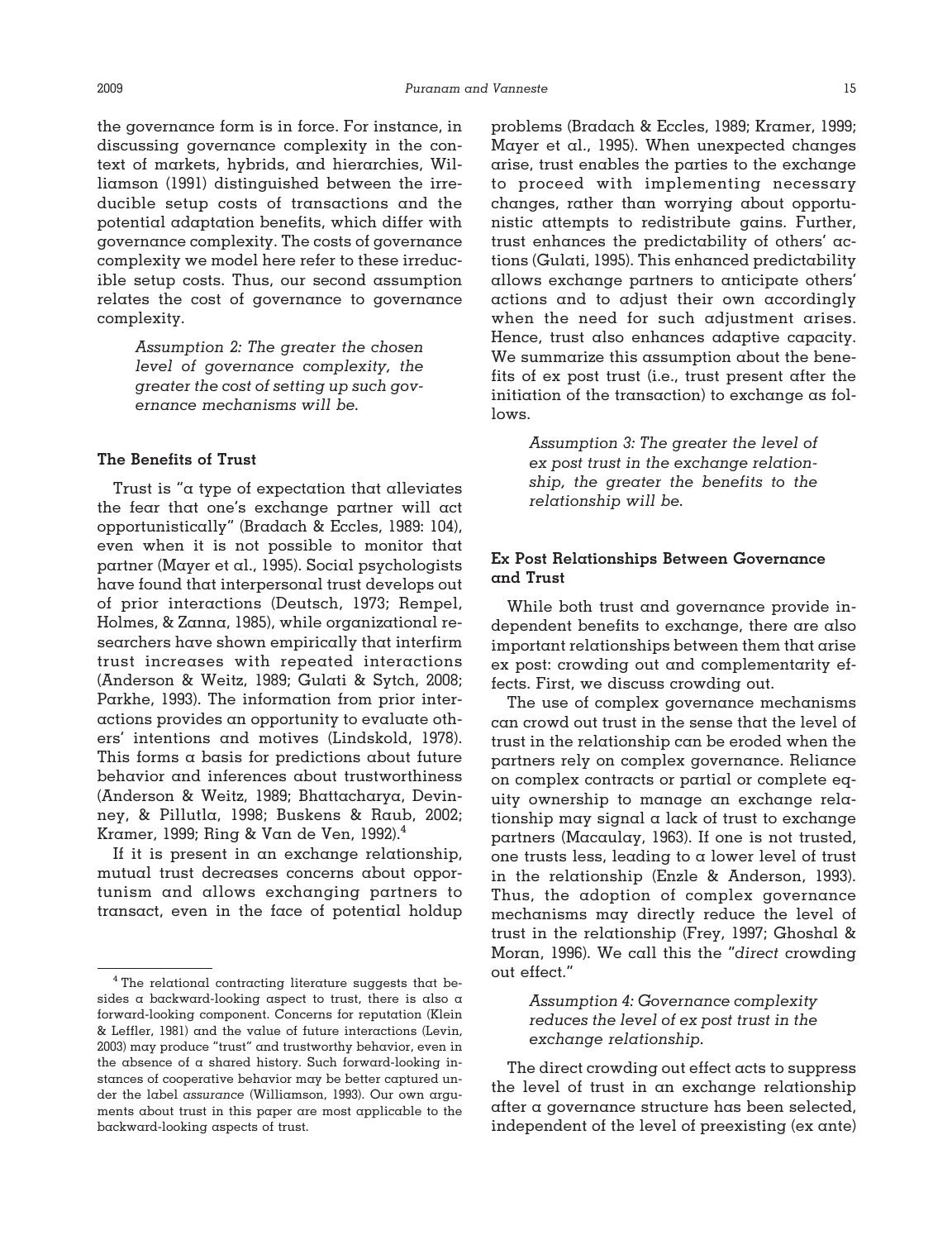trust in the relationship. It is also possible to conceive of an additional indirect crowding out effect, where governance complexity serves to reduce the "buildup" or "carryover" of trust into an exchange relationship. Assume that there is an ex ante level of trust between potential exchange partners A and B. All else being equal, such ex ante trust will be positively associated with trust in the relationship once it is formed. This is because, absent the destruction of trust, ex ante trust will simply be "carried forward" into the relationship. Indeed, trust in the relationship may build up and increase relative to ex ante levels. In the course of the relationship, several opportunities will normally arise for the parties to engage in either trustworthy or opportunistic behavior. In the absence of formal governance, trustworthy behavior will be recognized as such, leading to an updated and increased level of trust in the relationship (Anderson & Weitz, 1989; Parkhe, 1993; Ring & Van de Ven, 1992).

However, now consider what happens when  $\alpha$ complex governance structure is put in place to manage the exchange. The introduction of formal governance mechanisms can impede this process of trust formation, since trustworthy behavior is less likely to be attributed to the actor than to the governance mechanism (Malhotra & Murnighan, 2002; Strickland, 1958). As such, governance complexity weakens the positive association between ex ante trust and trust in the relationship. We call this the "*indirect* crowding out effect."

Note that both direct and indirect crowding out serve to reduce trust in an exchange relationship, by either lowering the level of ex post trust in absolute terms (direct crowding out) or weakening the positive association between ex ante trust and ex post trust (indirect crowding out). We formalize the indirect crowding out effect as follows.

> *Assumption 5: Governance complexity weakens the positive association between ex ante trust and ex post trust in the exchange relationship.*

While governance mechanisms may crowd out trust relative to ex ante levels, at the same time it is possible that ex post trust and governance mechansisms will enhance each other's benefits, for any given level of each. This has been referred to as the *complementarity effect of trust on gover-* *nance* (Gulati & Nickerson, in press; Poppo & Zenger, 2002). To see how this complementarity effect can work, consider the following: all contractual clauses are ultimately imperfect in the sense that it is difficult to completely and unambiguously describe the relevant contingency and appropriate action. Without trust, these ambiguities might give rise to opportunistic attempts to hold up an exchange partner, which can frustrate efficient adaptation to changing circumstances. With trust, contractual clauses—however imperfect—will not raise concerns about opportunistic exploitation but, rather, will serve as a useful basis for efficient adaptation. In the presence of trust, therefore, an imperfect clause offers more protection than in the absence of trust, because trust can act as a "lubricant" that fills in the gaps (Arrow, 1974). Thus, the value to increasing governance complexity is greater in the presence of trust than in its absence. This is the classic analytical definition of complementarity (Milgrom & Roberts, 1995), which is discussed by Poppo and Zenger (2002: 718) as a plausible relationship between trust and formal governance.

Conversely, trust can be more valuable when it coexists with complex contracts that help to prevent coordination failures. While trust resolves uncertainty about motives and helps to align incentives, successful exchange relationships also require protection from coordination failures (Gulati et al., 2005). The terms of the contract serve as an important coordination device by encoding common knowledge (Mayer & Argyres, 2004). More complex contracts perform this function to a greater extent, thus providing greater coordination benefits. Similar arguments have been made about the possible complementarities between trust and governance modes such as markets and hierarchies (Gulati & Nickerson, in press). We formalize these complementary joint effects of governance and trust as follows.

> *Assumption 6: Governance complexity enhances the marginal benefits of ex post trust in exchange relationships, and vice versa.*

In the next section we develop  $\alpha$  simple formal model that allows us to explore the joint implications of these assumptions for how a decision maker with foresight will make governance choices. In particular, we are interested in exploring how the ex post effects— complementarity and crowding out—influence the relation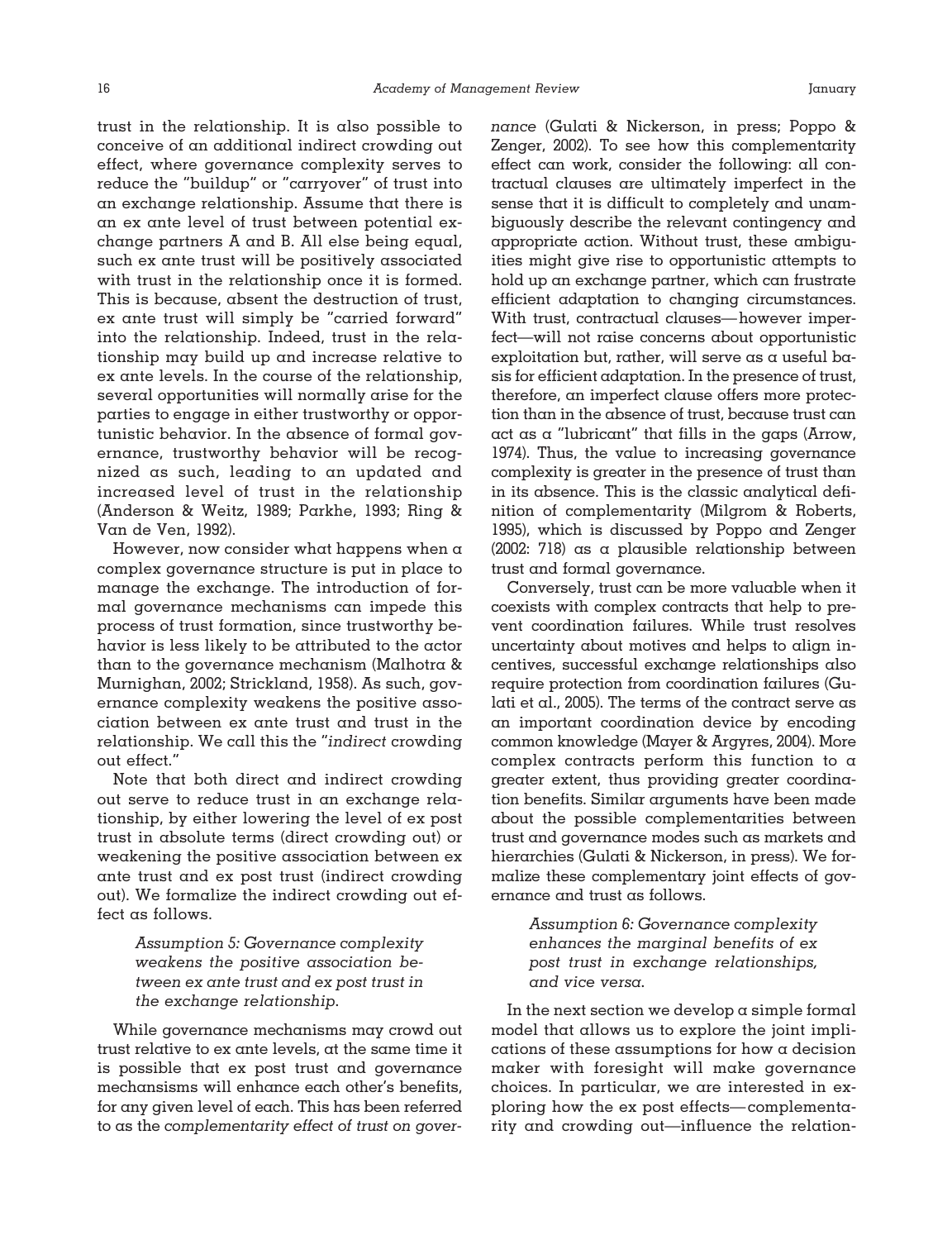ship between ex ante trust and the choice of governance complexity.

#### **MODEL**

Our model represents the problem that a decision maker (with foresight) faces in choosing an appropriate governance form for a transaction with another independent entity.<sup>5</sup> The choice variable is  $C \in [0, \rightarrow)$ , which captures the complexity of governance relied on in managing the transaction. The symbols *t* and *T* denote ex ante and ex post levels of trust. We describe the model structure below, as well as how it captures the theoretical Assumptions 1 through 6 discussed earlier.

As we have noted, both trust and governance mechanisms are potentially valuable because of the benefits to exchange they confer, and they may act not only independently but also in combination (Assumptions 1, 3, and 6). We therefore specify a very general benefit function, which imposes the least possible structure on the functional form:

$$
B = f(C) + g(T(C,t))
$$
  
+  $\gamma f(C)g(T(C,t))$ , where  $C, t, T \ge 0$ . (1)

There are potentially a large number of production functions that could be used to model the benefits to exchange generated by trust and governance, yet the formulation in (1) is particularly appropriate for several reasons. First, it is easy to characterize the independent and combined effects distinctly; the functions *f* and *g* model the independent benefits of governance and trust, respectively, when there is no interaction between them ( $\gamma = 0$ ). The functions *f* and *g* are nonnegative, monotonically increasing in *C* and *T*, respectively,  $(f(C) \geq 0, \partial f/\partial C > 0, g(T(C,t)) \geq 0$ 0,  $\partial g/\partial T > 0$ ). Further, we also impose the assumption that there are diminishing marginal returns to trust; the benefits of trust increase with trust levels but at a decreasing rate,  $\partial^2 g/$ 

 $\partial T^2$  < 0. Thus, initial increases in trust are more valuable than later increases of the same magnitude. The diminishing marginal benefits assumption is common to many social phenomena, and it appears plausible for trust. It is also in line with prior research showing that the capacity of trust to facilitate adaptation diminishes for higher levels of trust (Uzzi, 1997). However, we later relax this assumption in our section on extensions. Note also that we make no specific assumption on the nature of the second derivative of *f* at this point.

Second, the single parameter  $\gamma \geq 0$  captures the nature of the interaction between the effects of governance and trust as stated in Assumption 6. When  $\gamma > 0$ , *f* and *g* are complements, in the sense that each enhances the marginal value of the other. Third, the magnitude of the interaction— complementarity—does not vary with the levels of the functions  $f$  and  $g$ ; it is always  $\gamma$ . All three properties aid interpretation and enhance the mapping between theory and the model. Thus, it becomes possible to examine situations where there are no interaction effects, or to separately evaluate the interactive and independent benefits of trust and governance quite easily. Furthermore, by changing a single parameter, one can study variations in the magnitude of the complementarity effects. Similar formulations have been widely used to model complementarities in team theory, as well as models of incentive structure (e.g., Cremer, 1993; Petersen, 1992; Siggelkow, 2002).

The cost of governance as specified in Assumption 2 is captured as follows:

$$
K = h(C) \ge 0; \frac{\partial h}{\partial C} > 0.
$$
 (2)

Thus, the cost of governance,  $h$ , is a nonnegative, monotonically increasing function (we impose no restriction at this stage on the second derivative). All else being equal, the level of trust in the relationship  $(T)$  is a nonnegative quantity that increases in the levels of ex ante trust (*t*). This implies

$$
T(C,t) \ge 0; \frac{\partial T}{\partial t} > 0.
$$
 (3)

The direct crowding out effect is modeled as  $\partial T/\partial C$  < 0, whereas the indirect crowding out effect is modeled as  $\partial^2 T / \partial \mathbf{C} \partial t < 0$ , as specified in

<sup>5</sup> In line with previous research, we model the decision making of one party; we could view the results from the model as what would be most preferred by each individual partner—with what actually prevails in any given relationship also being affected by bargaining power.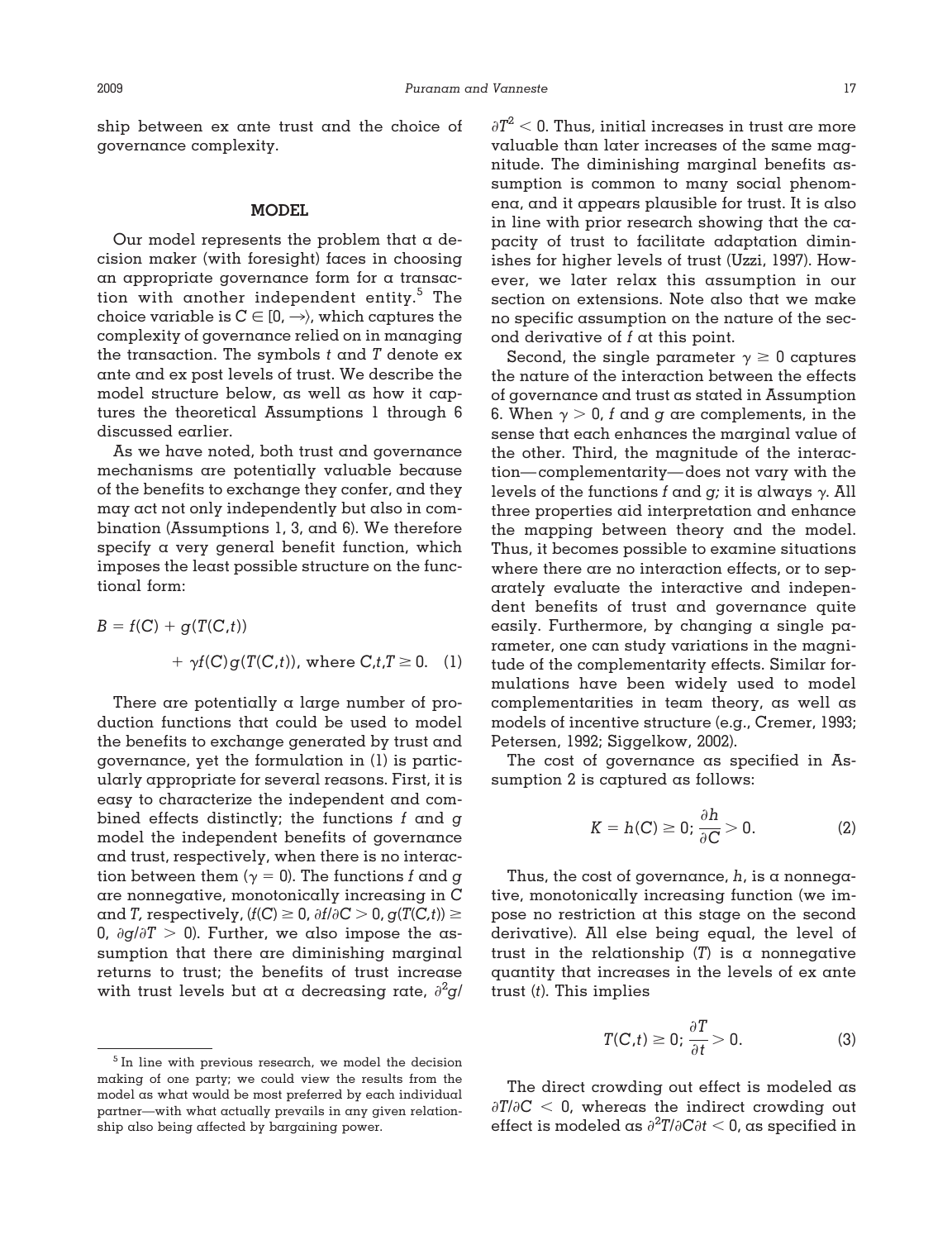Assumptions 4 and 5. The absence of direct and indirect crowding out effects is treated as *T*/  $\partial C = 0$  and  $\partial^2 T / \partial \dot{C} \partial t = 0$ , respectively.<sup>6</sup>

With these three elements in place, we are ready to consider the problem facing a decision maker who is seeking to choose an appropriate level of formal governance complexity for a transaction. We assume the actions unfold across three periods (see Figure 1). In the first period the decision maker chooses an optimal level of governance complexity for the relationship, given an ex ante trust level, and implements it, incurring relevant setup costs. In the second period, which commences after a governance structure has been implemented for the relationship, the crowding out effect operates and the level of ex post trust is determined. In the third period ex post trust and governance complexity jointly and in interaction generate benefits to the exchange in terms of smoothing adaptation and providing safeguards. The decision maker anticipates what is likely to happen in the second and third periods, and, therefore, his first period decision on governance complexity accounts for this. We frame this first period decision problem in two different ways, and, as we will show, the framing matters for the results.

First, we consider the "matching" approach, in which the decision maker forms some estimate of the "sufficient" level of adaptive capacity and safeguards necessary—*H* (perhaps based on transactional characteristics)—and then chooses governance complexity sufficient to generate this level of benefit, keeping in mind the level of preexisting trust. This twostep process—an initial assessment of what is sufficient, followed by a choice of governance complexity that "fills in" what is still required after the effects of preexisting trust—defines the matching approach. The decision maker is thus satisficing (Cyert & March, 1963; March & Simon, 1958) by seeking a sufficient level of benefits (*H*), rather than following a completely rational optimization approach seeking to equate the marginal benefits of governance complexity with its marginal costs. However, conditional on the choice of *H,* the matching approach does imply

 $6$  Note that, given our definition, it is analytically not feasible to have an indirect crowding out effect without a direct crowding out effect; it is, however, possible to have a direct crowding out effect without an indirect crowding out effect.

a rational approach to using formal governance to "fill in the gap" between *H* and what preexisting trust can provide. This combination of bounded and more rational behavior is very similar in spirit to the standard transaction cost economics assumption that while decision makers are boundedly rational in their ability to foresee future contingencies, they are still rational in the sense that they can indulge in farsighted contracting (Williamson, 1996).

The matching logic underlies the arguments set forth by Macaulay (1963), who noted that noncontractual mechanisms such as norms and trust often provide sufficient protection on their own. More recently, the matching logic often has been (implicitly) invoked in the management literature on the interplay between trust and governance. For instance, Gulati (1995: 94) has argued that trust "reduces the imperative to use equity" as a protection mechanism in alliances. If trust sufficiently reduces the fear of opportunistic behavior, then there is no role for equity. Likewise, Parkhe (1993) and Zaheer and Venkatraman (1995) have suggested that trust reduces opportunism and therefore diminishes the need for contractual safeguards.

Our formalization of the matching approach tries to stay close to the two-step process described above. The satisficing behavior of the decision maker generates the constraint  $B = H$ , which we simply take as given and then calculate the optimal level of governance complexity conditional on this constraint. The optimization problem we solve is thus one of minimizing costs of governance (*K*) subject to the constraint that the level of benefits generated by governance complexity and trust matches the level that the decision maker decides is sufficient (*H*). Since the costs of governance are monotonically increasing in complexity, this is equivalent to solving for the lowest value of *C* that satisfies  $B$  =  $H$ . We can think of this as optimization *conditional* on the constraint that  $B = H$ .<sup>7</sup>

The second approach we take is to "maximize" the performance of the exchange relationship with respect to *C.* We assume that exchange performance can be conceptualized as

<sup>&</sup>lt;sup>7</sup> Also see Camerer (2003: 474–475) for a discussion of the idea that optimality may indeed guide actions even though the problem formulation itself is faulty. Thus, the matching approach presumes optimal choice conditional on the (imperfect) representation of the optimization problem.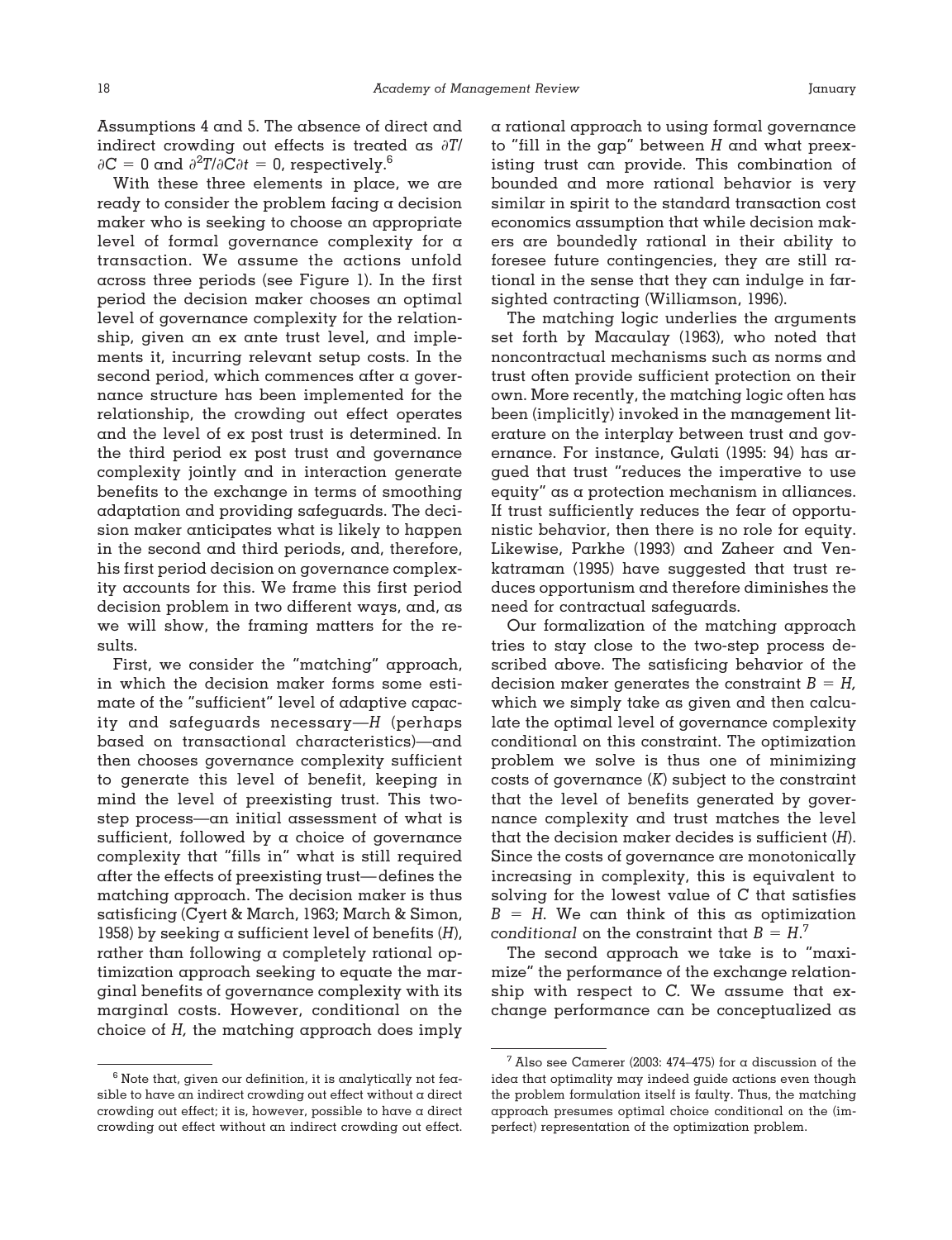benefits of governance and trust net the costs of governance. This approach is formally equivalent to maximizing  $(B - K)$  and is therefore a "more" rational approach than the matching logic, which involves satisficing. With the maximizing formulation, transaction characteristics play an indirect role in influencing the marginal benefits of governance and trust; both are likely to have a greater impact on exchange performance when transactions are prone to hazards than when they are not. In this approach the optimization problem is one of finding the level of governance complexity that maximizes the difference between the benefits and costs of governance.

The maximizing approach most frequently appears in economics—and is most relevant in transaction cost economics (e.g., Williamson, 1975, 1985). For instance, Williamson (1991) has suggested that optimal governance complexity (in his case markets, hybrids, or hierarchies) is chosen such that the difference between benefits and costs is maximized, given a level of asset specificity. Similarly, when thinking of governance complexity as the level of contractual detail, one can distinguish between costs (e.g., the cost of negotiating and writing the contract) and benefits (e.g., protection against opportunistic behavior). Saussier (2000), Corts and Singh (2004), and Kalnins and Mayer (2004) have explicitly considered the case where agents maximize performance when deciding what contract to use, where performance equals benefits minus costs.

#### **RESULTS**

Our goal is to state which of the ex post effects (complementarity, direct or indirect crowding out) are necessary (or unnecessary) to predict a particular sign for the relationship between the extent of governance complexity and the level of ex ante trust in a relationship. We first state the results obtained through the matching approach and then turn to the maximizing approach (proofs of all propositions can be found in the Appendix).

> *Proposition 1: Under the matching approach, neither complementarity nor crowding out effects are necessary to obtain a negative relationship be-*

*tween the level of ex ante trust and governance complexity.*

The intuition for this result is fairly simple. If ex ante trust levels go up, then the benefits generated through trust go up; since the required level of benefits remains constant for a given set of transactional attributes, the benefits generated through governance (and therefore reliance on complex governance) must go down.8 While the intuition for Proposition 1 is simple, the striking aspect of this result is that, under the matching logic, the ex post crowding out and complementarity effects are logically unnecessary for predicting that ex ante trust leads to lower levels of governance complexity. Conversely, one cannot infer the existence of a crowding out or complementarity effect simply because there is a negative relationship between ex ante trust and governance complexity.

> *Proposition 2: Under the matching approach, a direct crowding out effect is necessary to generate a positive relationship between the level of ex ante trust and governance complexity.*

The intuition for this result may be expressed as follows. In the matching model, in the presence of a direct crowding out effect, an increase in governance complexity has two opposing effects. First, the benefits generated through governance complexity increase. Second, the benefits generated through trust decline (because of the negative effect of governance complexity on ex post trust). When the direct crowding out effect is strong, the second effect may dominate the first. In such instances, if ex ante trust goes up (which positively affects ex post trust and increases the immediate benefits generated through trust), governance complexity must change for the total level of benefits to remain constant. Given strong direct crowding out, governance complexity must *increase* to offset the consequences of higher ex ante trust. The surprising implication is that one needs to argue for a *negative* impact of governance complexity

 $8$  An alternative intuition is to treat (1) as describing a series of isoquants that generate the same levels of benefits, *B,* for different combinations of *t* and *C.* Regardless of their concavity or convexity, on any isoquant, an increase in *t* must be offset by a decrease in *C,* since the goal is to select the isoquant that generates the requisite level of  $B$  (=  $H$ ) at the lowest level of *C* possible.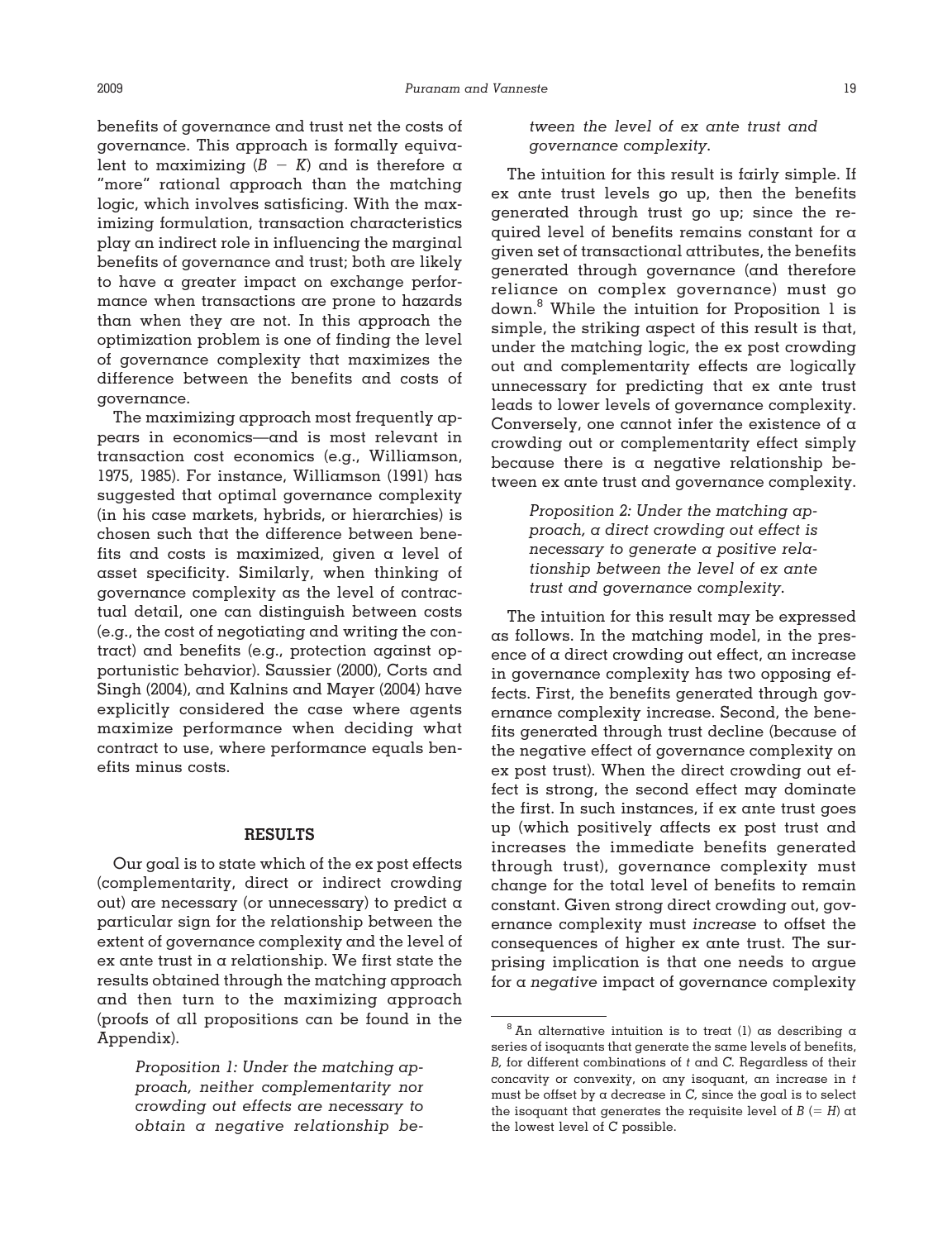on *ex post* trust in order to justify a *positive* relationship between optimal governance complexity and *ex ante* trust.

Note that in line with Proposition 2, in the absence of a direct crowding out effect, a complementarity effect alone cannot generate a positive relationship between governance complexity and ex ante trust. On the contrary, in the absence of a direct crowding out effect, complementarity is consistent with a negative relationship between governance complexity and ex ante trust. The intuition is similar to Proposition 1, since a rise in ex ante trust and, thus, in the benefits generated through trust necessitates a lower level of benefits generated through governance. A lower level of governance complexity suffices (and complementarity only increases the benefits from governance complexity).

Finally, we note that in the matching model neither changes in the cost of governance nor changes in the indirect crowding out effect (for any given *direct* crowding out effect) play a role in determining the relationship between ex ante trust and optimal governance complexity (see the Appendix). Thus, if scholars have in mind  $\alpha$ matching model such as ours, they must be aware that it is unnecessary to invoke either crowding out or complementarity to argue for a negative relationship between ex ante trust and governance complexity. Furthermore, a complementarity effect (of any magnitude) is insufficient to generate a positive relationship between ex ante trust and governance complexity. Rather, a direct crowding out effect is necessary. Alternately, if scholars use a matching approach to generate predictions that are inconsistent with the ones presented here, they should make clear how their assumptions differ from ours.

Next we turn to the maximizing approach.

*Proposition 3: Under the maximizing approach, there is no relationship between the level of ex ante trust and governance complexity if there are neither crowding out nor complementarity effects.*

Put differently, either complementarity or crowding out is necessary for there to be any relationship between governance complexity and ex ante trust. The intuition for this result can be expressed as follows. In the maximizing approach the optimal level of governance complexity equates the marginal benefits with the marginal costs. As can be seen from (1), ex ante levels of trust influence the marginal benefits of governance through complementarity between trust and governance (the  $\gamma f$  g term), as well as through the crowding out effect built into the contribution of trust in the benefit function (*g*). Without complementarity, the  $\gamma$  f g term does not exist, and without crowding out (3), ex ante trust will simply increase the level of trust in the relationship independent of governance complexity. Ex ante levels of trust therefore will play no role in shaping the *marginal* benefits or costs of governance in the absence of both complementarities and constraints.

Proposition 3 points to important differences for the role of the ex post effects— complementarity and crowding out—in the matching and the maximizing models. In the former, complementarity and crowding out effects are not necessary to produce the result that ex ante trust lowers optimal governance complexity. In the maximizing model, in contrast, at least one of the ex post effects is necessary to generate any relationship between ex ante trust and governance complexity.

> *Proposition 4: Under the maximizing approach, a strong indirect crowding out effect relative to the direct crowding out effect is necessary to generate a negative relationship between the level of ex ante trust and governance complexity.*

The corollary is that if the direct crowding out effect is stronger relative to the indirect crowding out effect, there is a positive relationship between governance complexity and ex ante trust. Thus, as with the matching model, with  $\alpha$ direct crowding out effect alone, the relationship between ex ante trust and governance complexity is positive.

The intuition for Proposition 4 is as follows. Ex ante trust affects the marginal benefit of governance complexity in two ways: through the complementarity effect (the  $\gamma$  *f*  $g$  term) and through the crowding out effect built into the contribution of trust to the benefit function (*g*) both via the level of ex post trust. Assume there is no complementarity effect to begin with and consider only the direct crowding out effect. An increase in ex ante trust raises the level of ex post trust. For higher levels of ex post trust, the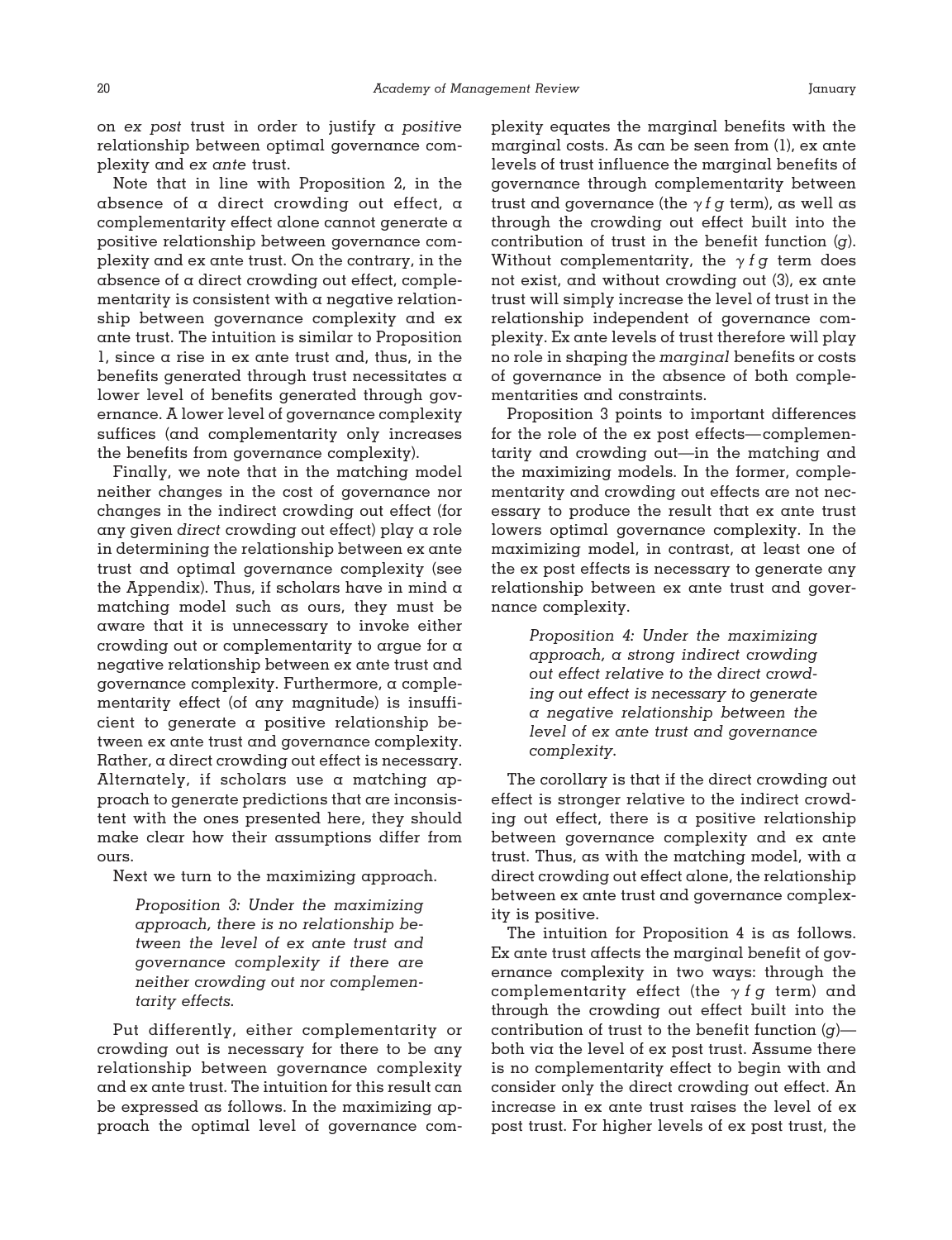crowding out effect of governance complexity *weakens* in terms of lowering the marginal effect of ex post trust because the trust benefit function (*g*) is concave. Thus, the marginal benefits of governance complexity increase as ex ante trust goes up. The optimal level of governance complexity is the point where the *marginal* benefits and costs are identical. This therefore results in  $\alpha$  positive relationship between ex ante trust and governance complexity.

Now consider the *indirect* crowding out effect, which, by definition, strengthens the *direct* crowding out effect of governance complexity on ex post trust when ex ante trust increases. With an indirect crowding out effect, an increase in ex ante trust has two opposing effects. First, because *g* is concave, the marginal benefit of governance complexity goes up (as explained above). Second, the strength of the direct crowding out effect increases. This decreases the marginal benefit of governance complexity. If the second effect is stronger than the first (i.e., if the direct crowding out effect is stronger relative to the indirect crowding out effect), ex ante trust will be negatively related to governance complexity.

> *Proposition 5: Under the maximizing approach, in the absence of a crowding out effect, a complementarity effect is necessary to generate a positive relationship between the level of ex ante trust and governance complexity.*

Ex ante levels of trust influence the marginal benefits of governance through complementarity (the  $\gamma$  f g term), as well as through the crowding out effect built into the benefits of trust (*g*)—both via the level of ex post trust. Without crowding out, ex ante trust will simply increase the level of trust in the relationship and therefore strengthen the complementarity effect as well, resulting in a positive relationship between ex ante trust and optimal governance levels. Thus, in the maximizing model complementarity and the direct crowding out effect both "push in the same direction"—toward a positive trustgovernance complexity relationship.

Again, the differences between the matching and maximizing approaches are striking. A strong indirect crowding out effect is necessary to obtain a negative relationship between ex ante trust and governance complexity in the maximizing model; in the matching model such an effect is irrelevant for the direction of the relationship. In the absence of a crowding out effect, a complementarity effect is insufficient to generate a positive relationship between ex ante trust and optimal governance complexity in the matching approach, but it is necessary in the maximizing approach. These results suggest that to the extent that scholars have in mind a maximization model whose structure conforms to ours, they must be aware that it is impossible to specify a relationship between trust and governance complexity absent complementarity, crowding out, or both. Further, an indirect crowding out effect is necessary to argue for a negative trust-governance relationship.

To illustrate the consequences of the complementarity and crowding out effects in both the matching and maximizing approaches, we generate graphs in Figure 3 using a specific set of functional forms that conform to the conditions set out in (1), (2), and (3) (see the Appendix for details). This illustration tellingly shows how with the *same* basic relationships (i.e., model specification) completely opposite predictions can be generated by simply changing a *single* assumption about the presence or absence of complementarity and crowding out or about the underlying decision model.

## **EXTENSIONS AND ALTERNATIVE FORMULATIONS**

While the model we have analyzed has a fairly general form, we recognize nonetheless that not all scholars may choose to model some of the effects in the same way. Accordingly, in this section we explore the consequences of relaxing and changing some of the assumptions underlying our core model. All proofs can be found in the Appendix.

## **Extension 1: Constant/Increasing Marginal Returns to Ex Post Trust**

In our basic model we assume decreasing marginal returns to trust—that the benefits of trust to exchange increase with the level of trust but at a decreasing rate ( $\partial^2 g / \partial T^2 <$  0). While this assumption seems a plausible description of the effects of trust, it is, in fact, unnecessary in the matching approach, which only requires that the benefits of trust increase with the level of trust.

For the maximizing approach, the impact of the direct crowding out effect is sensitive to the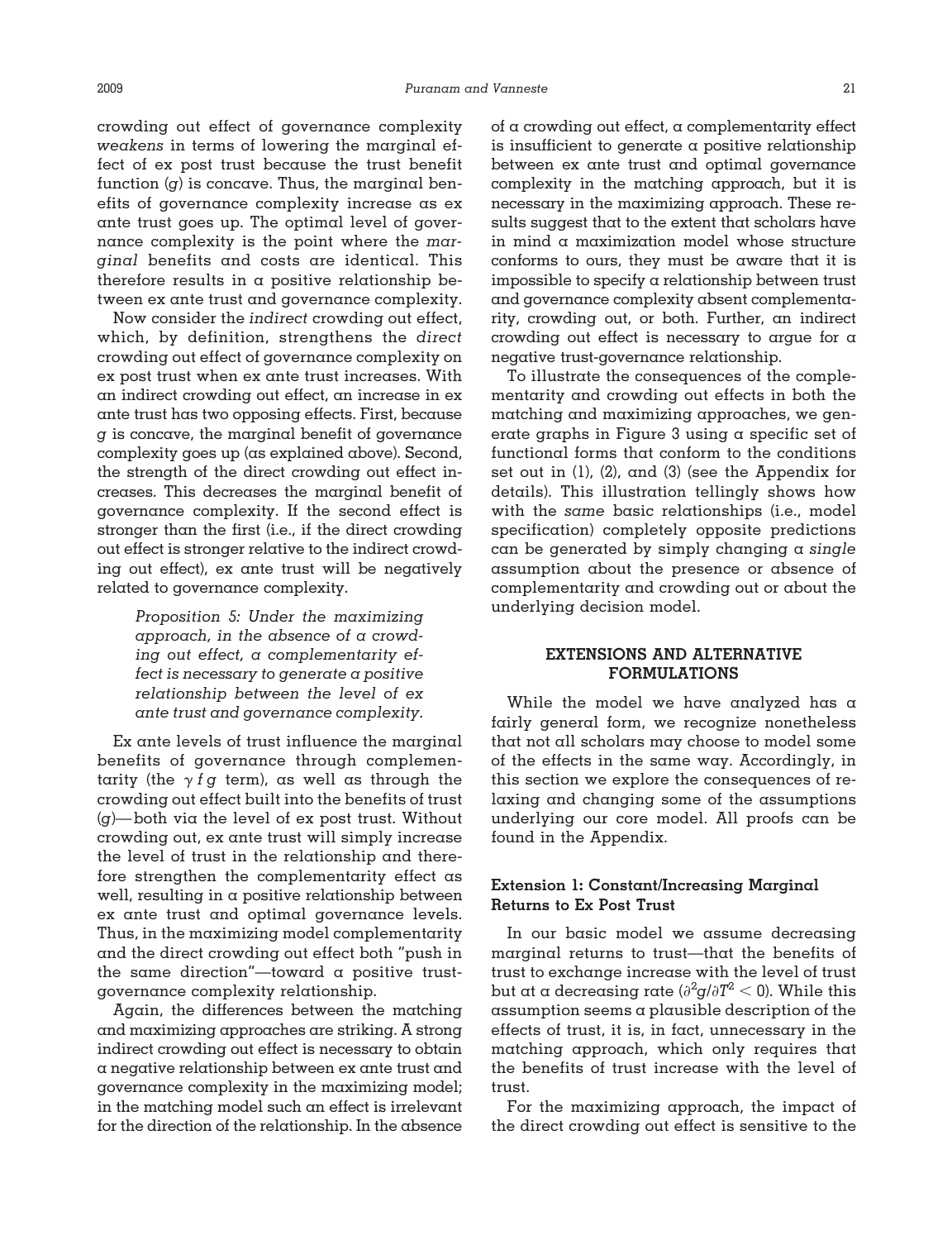



<sup>a</sup> See the Appendix for functional forms used and parameter values.

assumption about returns to trust. With constant returns to trust ( $\partial^2 g / \partial T^2 = 0$ ) or increasing returns to trust  $(\partial^2 g / \partial T^2 > 0)$ , the direct crowding out

effect no longer serves as a force that creates a positive association between trust and governance complexity. Recall that this positive asso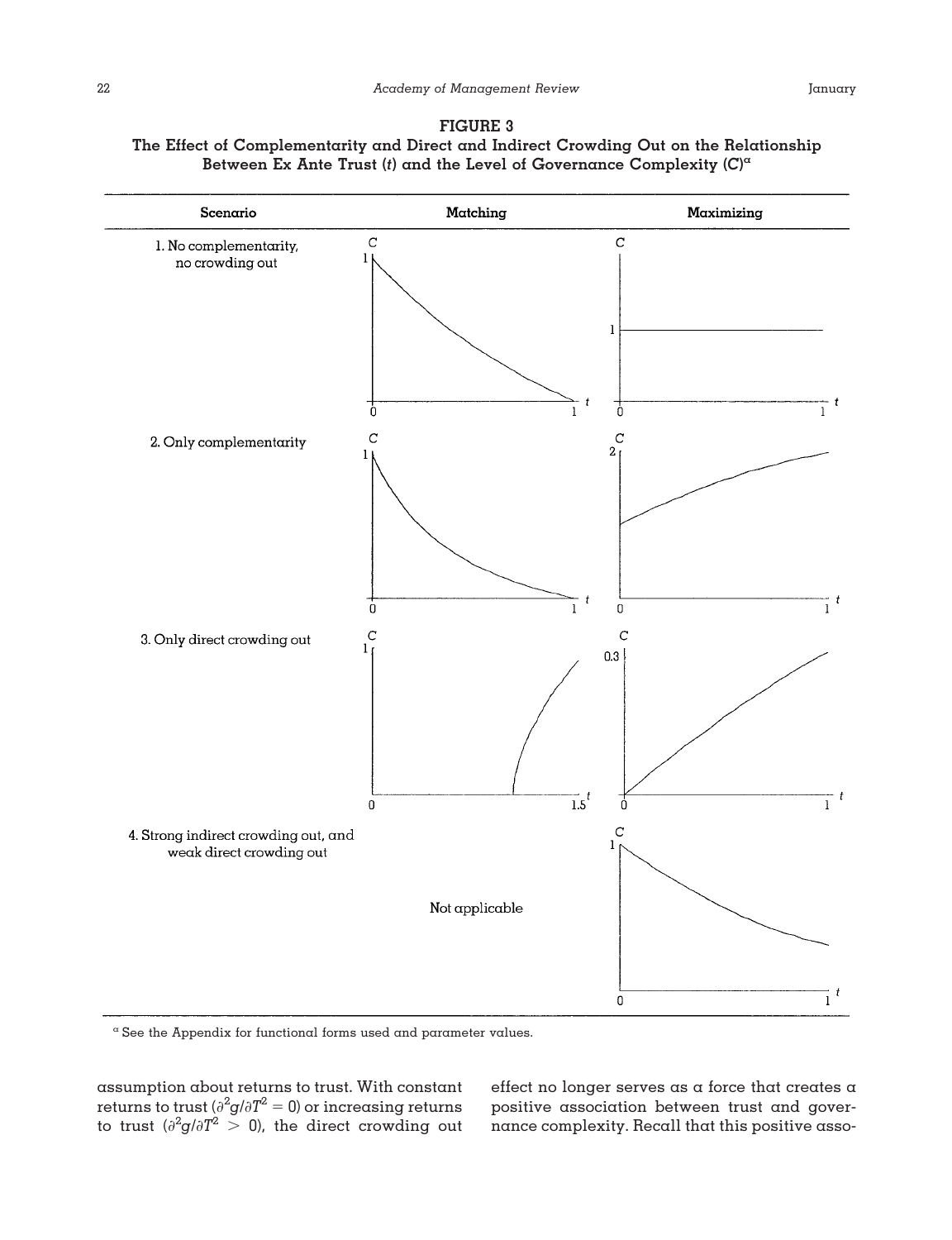ciation arose because with the direct crowding out effect an increase in governance complexity lowered the level of ex post trust, but increased its marginal impact owing to the concavity of *g.* Therefore, the conditions laid out in Propositions 4 and 5 become less stringent since the indirect and direct crowding out effects are not pitted against each other anymore. Thus, with constant returns to trust, only the existence of an indirect crowding out effect is necessary to generate a negative relationship between ex ante trust and optimal governance complexity; with increasing returns to trust, only a direct crowding out effect is necessary to generate a negative association between trust and governance complexity (Proposition 4). Note that the presence of an indirect crowding out effect implies the existence of a direct one. With either constant or increasing returns to trust, a complementarity effect is necessary to get a positive association between ex ante trust and governance complexity, whether or not a crowding out effect is present (Proposition 5).

# **Extension 2: Trust and Governance As Substitutes**

In our model we allow for complementarity in the relationship between trust and governance. Now we explore the possibility of  $\alpha$  substitution relationship between trust and governance that is, trust lowers the marginal benefits of governance complexity, and vice versa. Note that this is different from (and may coexist with) the crowding out effect, which is a lowering of the level of trust in  $\alpha$  relationship due to the use of complex formal governance mechanisms. In our framework a substitution effect is easily modeled by setting  $\gamma < 0$ , which implies that *f* and *g* are substitutes, because each lowers the marginal value of the other (Siggelkow, 2002).

With such  $\alpha$  substitution effect, in the matching model we find that a crowding out effect is no longer necessary to generate a positive relationship between ex ante trust and governance complexity (as stated in Proposition 2); it can arise from the substitution effect alone as well. Ex ante trust serves simply to lower the marginal effect of governance complexity, leading to the need for "more" complexity in order to satisfy  $B = H$ .

In the maximizing model we find that an indirect crowding out effect is no longer necessary to generate a negative association between ex ante trust and governance complexity (as stated in Proposition 4); it can arise from the substitution effect alone. In this model the optimal level of governance complexity equates the marginal benefits of governance complexity to its costs. An increase in ex ante trust lowers the marginal benefits of governance complexity (via the substitution effect) and therefore results in a lower optimal level of governance complexity. Thus, with a substitution effect, at least one of the crowding out effects is now necessary for a positive relationship between ex ante trust and governance complexity (see the Appendix for further details).

## **Extension 3: Allowing Ex Ante Trust to Affect the Cost of Governance**

In our basic model we only consider the benefits of trust, not its implications for governance costs. It is possible to conceptualize trust not only as acting to mitigate the effects of opportunism and enable adaptation (as in our model) but as acting to lower the marginal cost of governance complexity as well. In other words, ex ante trust could make the setting up of governance itself less costly, for any level of governance complexity. We can modify the model to allow for the existing level of trust to lower the marginal cost of governance complexity  $(h''_{C,t} < 0)$ .

As before, the results in the matching model are unaffected, since the costs of governance do not feature in that model directly. In the maximizing model Propositions 3 and 5 are modified. In the absence of both complementarity and crowding out effects, there will now be a positive association between ex ante trust and governance complexity (Proposition 3) so that the complementarity effect is not necessary to generate such an association in the maximizing model (Proposition 5). This is not very surprising, because allowing ex ante trust to lower the marginal cost of governance complexity is analytically equivalent to an additional complementarity effect between ex ante trust and governance complexity: trust enhances the marginal effect of governance complexity on exchange performance.

In the preceding analysis of alternative formulations, we were careful to note how our propositions stated in the previous section change, in order to make transparent the as-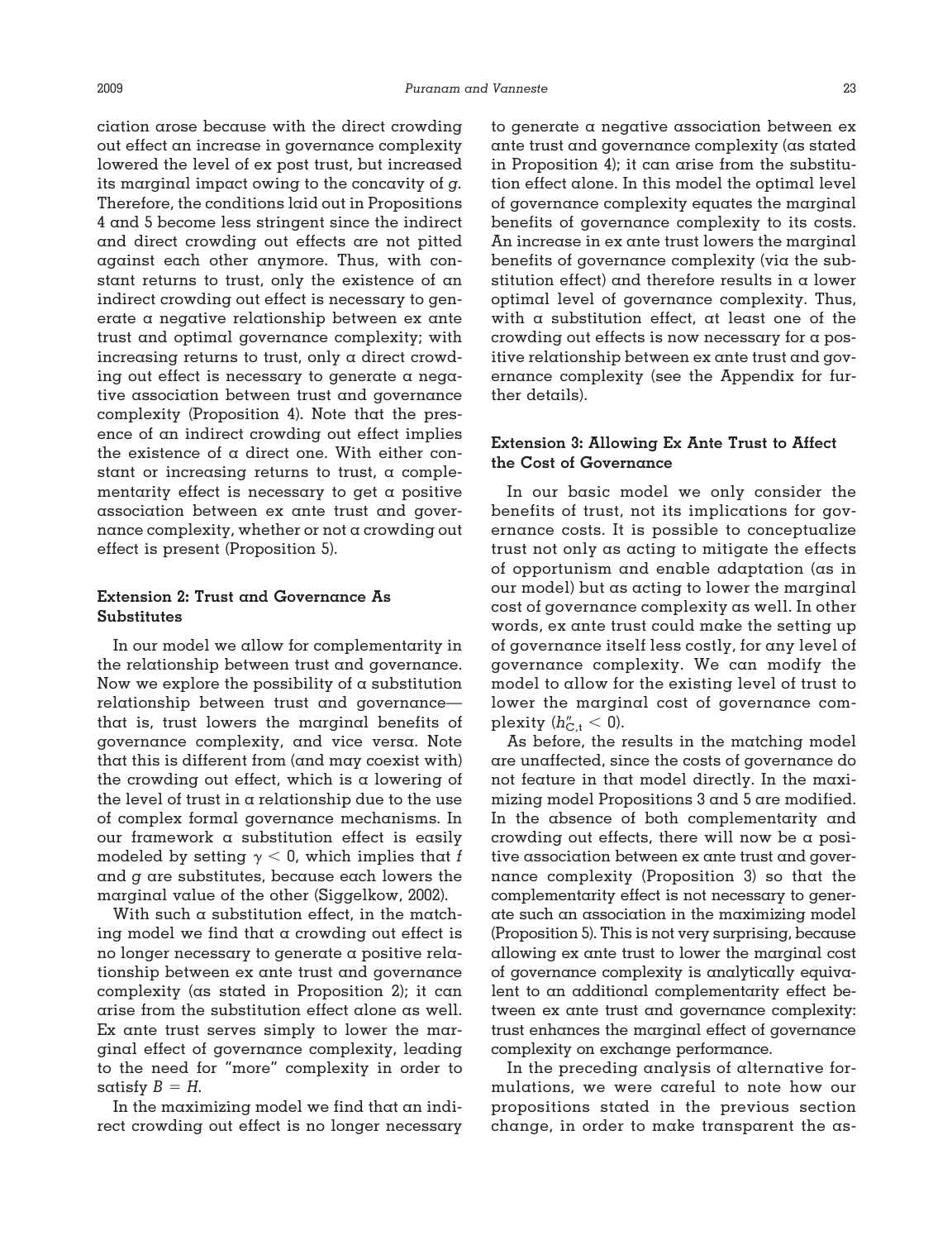sumptions on which our results depended. However, the analysis here confirms the robustness of our fundamental point—that the choice of the underlying optimization model (matching or maximizing) matters greatly. An obvious illustration of this point is that the changes we introduce in the model with each extension above have different (and often opposite) implications for the matching and maximizing models. Further, the analysis also shows how our model structure is flexible enough to serve as a platform to explore alternative formulations of the relationships between trust and governance. For instance, crowding *in* effects—such that governance complexity might encourage the formation of trust (Grundei, 2006)— can also be easily accommodated in our model.

#### **DISCUSSION**

The relationships between trust and formal governance are both fascinating and convoluted. While an increasing number of scholars are asking whether trust and governance are complements or substitutes (Corts & Singh, 2004; Gulati & Nickerson, in press; Lazzarini et al., 2004; Luo, 2002; Poppo & Zenger, 2002; Ryall & Sampson, in press; Woolthuis et al., 2005), the possible relationships between them are richer than this dichotomization. Besides making the case that we have learned as much as we can from empirical studies that simply ask if trust and governance are complements or substitutes, our analysis takes three important steps toward enhancing our understanding of the relationships between trust and governance.

First, we point to different basic types of relationships between trust and governance, which may, however, coexist: trust may enhance the effect of governance on exchange performance (complementarity), governance may reduce the level of trust between exchange partners (through direct or indirect crowding out), and ex ante trust may influence the choice of governance complexity. Our analysis focuses on showing how the endogenous relationship between ex ante trust and governance is affected by the two exogenous and ex post relationships—the crowding out and the complementarity effects. In our extensions we also considered the possibility of substitution between trust and governance complexity, as well as the impact of

trust on the cost of governance. The dichotomous complements-substitutes characterization masks this variety of possible relationships and can only lead to terminological confusion. We therefore hope that our work encourages scholars to clearly specify the underlying mechanisms they invoke when proposing particular relationships between trust and governance complexity.

Second, we also draw attention to the need for clarity about the logic underlying the optimization problem that decision makers implicitly face when making governance choices. As we show, the maximizing and the matching models lead to very different predictions about the relationships between ex ante trust and governance complexity. This difference fundamentally arises from the fact that, in the matching approach, the decision maker equates the *level* of benefits generated through trust and governance to the *perceived need* for such benefits in the form of safeguards and adaptation implied by transaction characteristics; in the maximizing model the decision maker equates the *marginal benefits* and *marginal costs* of governance complexity. Given the diversity of reported empirical results on the nature of the relationship between ex ante trust and governance complexity, we hope we have persuaded scholars that articulating the nature of the underlying decision-making model—matching or maximizing —is critical for any meaningful aggregation of results, and even debate among scholars. Further setting aside the empirical question of which of the two models has better explanatory power, there may also be fruitful opportunities for assessing their relative behavioral plausibility, perhaps in laboratory settings.

Third, our analysis helps us to formally state and prove which effects are necessary (or unnecessary) to generate positive and negative relationships between ex ante trust and governance complexity. To obtain a negative trustgovernance relationship, neither crowding out nor complementarity is necessary in the matching model, whereas a strong indirect crowding out effect relative to the direct crowding out effect is necessary in the maximizing model. In fact, in the maximizing model either  $\alpha$  complementarity or crowding out effect is necessary for *any* trust-governance relationship. To obtain a positive trust-governance relationship, a direct crowding out effect is necessary in the matching model, and a complementarity or direct crowding out ef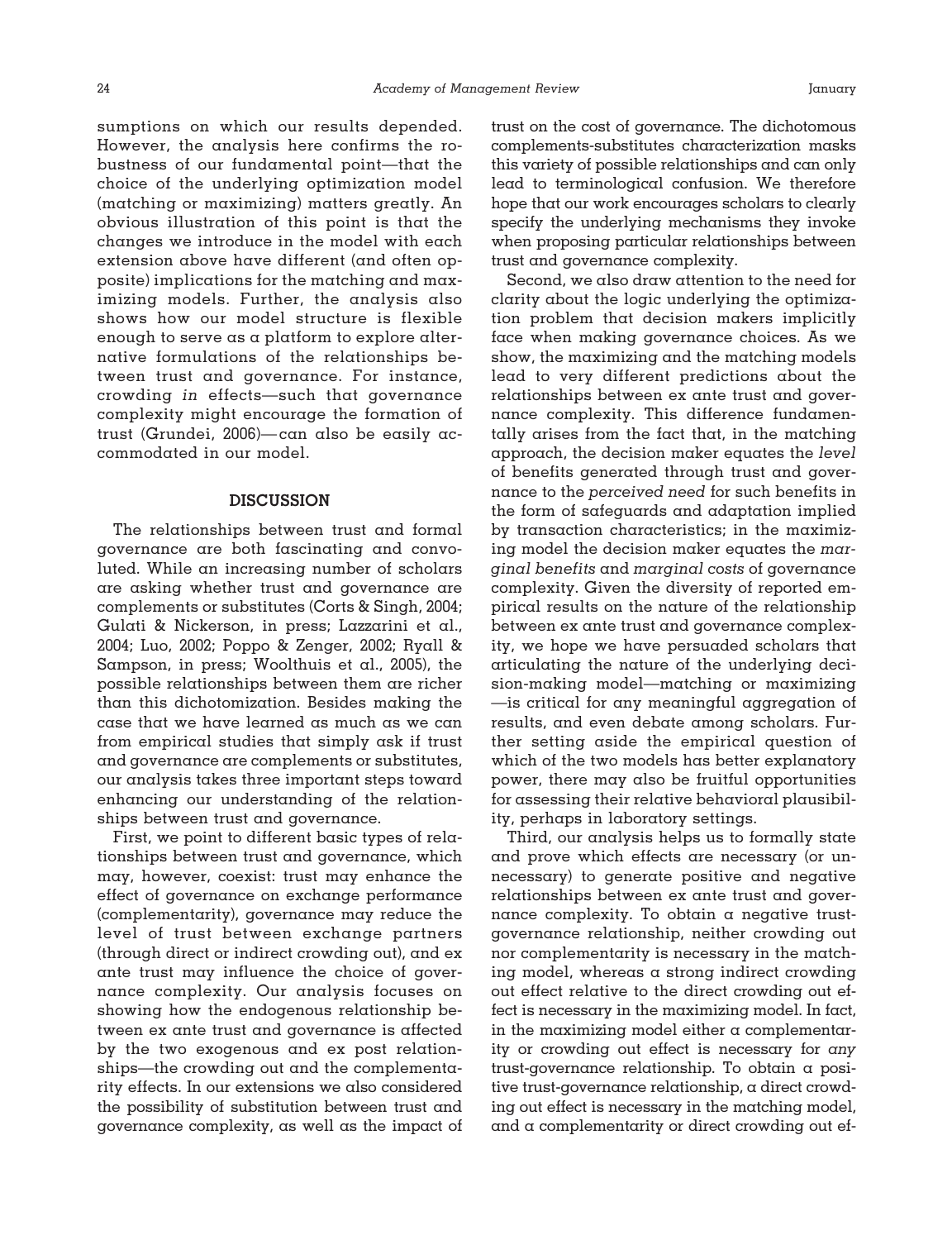fect is necessary in the maximizing model. As can be seen, these conditions vary significantly across the matching and maximizing models, and (at least to us) were not obvious prior to our analysis. We hope these results will be helpful to scholars both in strengthening the rationale for their arguments about the expected relationships between trust and governance complexity and in interpreting their empirical findings appropriately. Of course, as is always the case with a formal theorizing exercise, it is certainly possible to formulate other models with different assumptions, which will also lead to different results. However, we believe that our analysis serves the valuable purpose of sensitizing scholars to the need for explicitly altering the structure of the model in order to reach different conclusions.

As evidence of the flexibility of our model structure for exploring such variations, we have ourselves analyzed some extensions to our basic model, such as allowing for constant/increasing returns to trust, assuming a substitution effect between trust and governance, and allowing trust to lower governance costs. While some of the results alter as a consequence, others remain unchanged, and the overall pattern of results continues to show a sharp difference between the matching and maximizing approaches. In addition to this analytical flexibility, our model structure also lends itself to some interpretive flexibility. For instance, while our results are based on the assumption of (conditionally) optimal decision making informed by knowledge of the complementarity and crowding out effects, they also can be used to compare the choices of a decision maker who is "blind" to certain effects with the optimal choices (e.g., in the matching model the choices of a decision maker who ignores the direct crowding out effect will show a negative association between trust and governance, whereas it should be a positive one).

Our model also lends itself to exploration into how trust and governance may coevolve over time. In additional simulations (not reported here), we took the resulting levels of ex post trust in the relationship in period *n* as the ex ante level of trust in period  $n + l$ , to see how trust and governance complexity change over time.<sup>9</sup> We found two basic patterns. First, in situations

with a positive association between ex ante trust and governance complexity (e.g., only direct crowding out in matching or maximizing), trust and governance complexity move in the same direction over time. Note that this does not imply that both will increase; they could also decline *together.* Second, when a negative relationship is present between ex ante trust and governance complexity (e.g., only complementarity in matching or strong indirect crowding out in maximizing), trust and governance complexity move in opposite directions over time. Again, in such situations trust could increase or decrease, as long as governance complexity moves in the opposite direction. Finally, the relationship between ex ante trust and governance complexity may itself change over time as a result of changes in trust levels (which influence the magnitude of the crowding out effects when present). We hope that the possibility of doing this kind of analysis encourages other scholars to explore these ideas further.

In addition to clarifying theorizing about trust and governance, our results can help with interpreting empirical findings, as well as with specifying better empirical tests. For instance, some scholars might argue that a crowding out effect is implausible in the real world, while others may question the basis for complementarity. Our model is useful to both, demonstrating what the results would be in the absence of each effect individually. Thus, by arguing for the existence or absence of effects such as crowding out and complementarity, one can make rigorously derived, competing predictions about the expected sign of the relationship between trust and governance complexity.10

However, an additional interesting direction for research might be to move concepts such as crowding out and complementarity out of the category of unobserved mechanisms, to explicit moderators that change the sign of the relationship between trust and governance. Thus, instead of simply looking for relationships between trust and governance complexity, scholars could also attempt to exploit sources of variation in the magnitudes of the complementarity

 $9$  Note that the decision maker still optimizes only during each period rather than across multiple periods.

<sup>&</sup>lt;sup>10</sup> Our results are about the association between ex ante trust and governance complexity. Because the relationship between ex ante trust and ex post trust is always positive, the sign of the relationship between ex post trust and governance complexity is the same as that of the one we studied.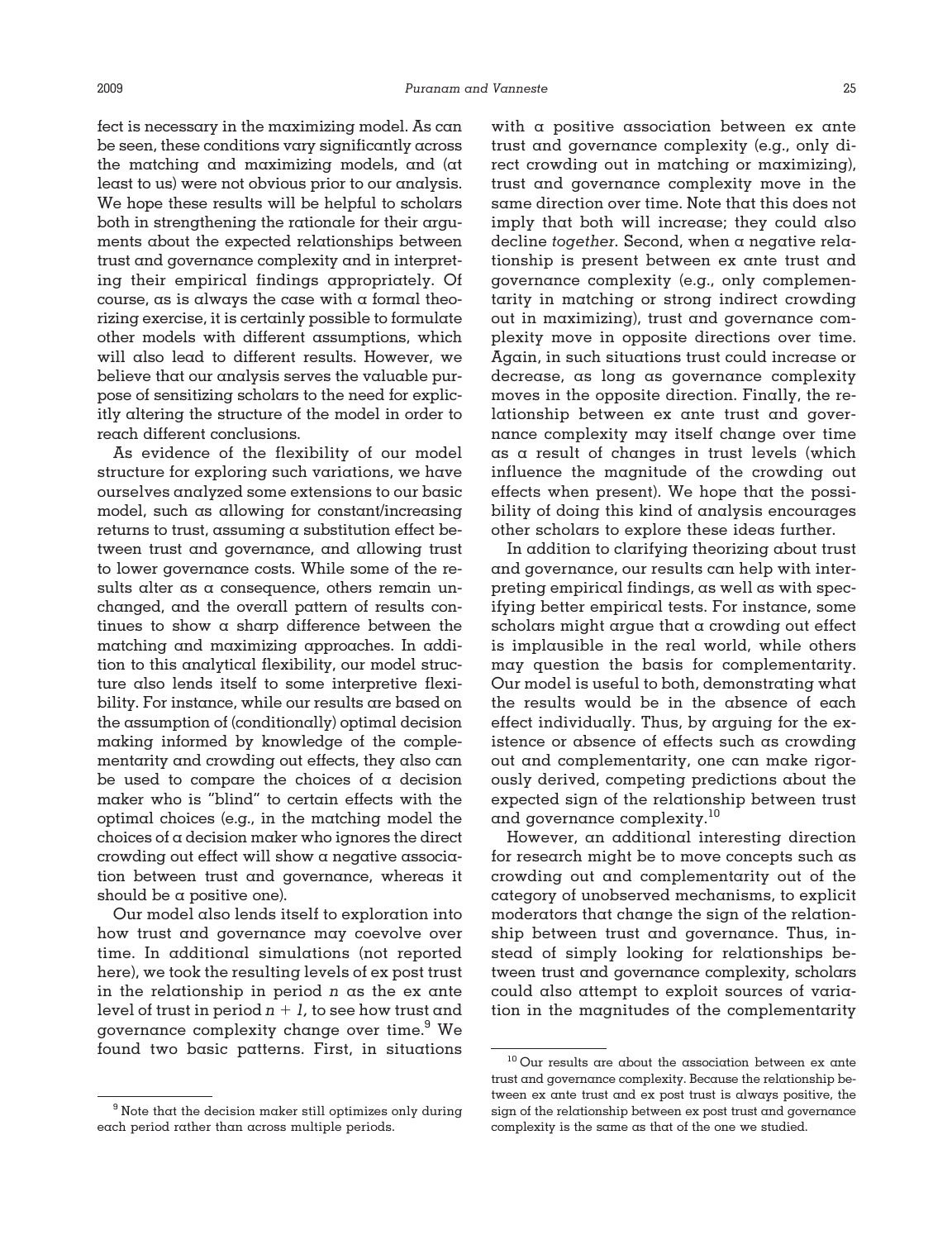and crowding out effects. Such an approach could go a long way toward reconciling apparently disparate prior results—if the differences could be shown to arise from differences in the crowding out and complementarity effects across the samples of different studies. In order to encourage progress in this direction, in Table 1 we present an attempt to map the effects studied in our model to possible empirical indicators. We focus on the three key parameters of interest in our model: the direct and indirect crowding out effects and the complementarity effect.

We have argued that governance mechanisms may crowd out trust because the reliance on governance may be seen as a signal of distrust. Thus, we would expect the crowding out effect to be stronger when the perceived signal is stronger, and the signal of distrust may be stronger if it is common practice to not use any governance mechanism. For example, certain markets rely on handshakes rather than written agreements to close deals. Insisting on a contract in such instances will rapidly crowd out trust. We have also argued that an indirect crowding out effect could arise when trust development is hampered because of the attribution of trustworthy behavior to the contract. Such misattribution may be less likely when the partners to the exchange share a sophisticated understanding of the strengths and limits of formal governance (e.g., in the form of legal expertise).

Trust may complement governance mechanisms when it is impossible to specify all contingencies ex ante. Thus, we expect the complementarity effect to be stronger in situations of uncertainty and volatility. Furthermore, trust complements agreements in the sense that clauses that are nonenforceable in courts are upheld within the relationship. In part, such agreements may provide necessary coordination mechanisms that enhance exchange performance (Mayer & Argyres, 2004). This latter effect should be stronger when the need for coordination between exchange partners is high—for example, in situations of high interdependence between them (Gulati et al., 2005; Thompson, 1967).

We also recognize the limitations to our research. As with all attempts at formal analysis, we trade off analytical rigor against realism rather explicitly. We assume (conditionally) optimizing behavior by a decision maker who is fully informed about the values of the various parameters in the model. Also, in the tradition of transaction cost economics (Williamson, 1975, 1985), as well as research inspired by it that (implicitly or explicitly) treats parties' governance preferences as similar (e.g., Crocker & Reynolds, 1993), we focus on the decisions of one party; we could view the results from the model as (1) describing the behavior of  $\alpha$ disinterested designer who takes the preferences of both parties into account or (2) what would be most preferred by each individual partner—with what actually prevails in any given relationship being also affected by bargaining power (Grossman & Hart, 1986).

We also focus explicitly on trust transformation during the exchange and take ex ante trust levels as given. As a direct consequence of this choice, we are not concerned in this paper with assurance effects arising from the potential value of future interactions, which may have results similar to those of trust. Our analysis, despite its incorporation of ex post effects into ex ante optimization, is still somewhat static in

| Effect                | Is Stronger When                                                                                                                                                                                                                                                                     |  |
|-----------------------|--------------------------------------------------------------------------------------------------------------------------------------------------------------------------------------------------------------------------------------------------------------------------------------|--|
| Direct crowding out   | Formal contracts are not common practice—The act of proposing a contract can be<br>perceived as a signal of distrust when trusting individuals propose contracts.<br>The perceived signal strength of distrust should be greater the less common the<br>use of $\alpha$ contract is. |  |
| Indirect crowding out | Parties to the exchange lack legal expertise—In such situations, the growth of<br>trust in the relationship may be hampered because of misattributions about<br>cooperative behavior as having arisen from governance rather than from<br>trustworthy behavior.                      |  |
| Complementarity       | Ambiguity surrounding exchange is higher—Trust leverages the value of contracts<br>if they are incompletely specified because of ambiguity. If ambiguity is higher,<br>then the complementarity effect should be stronger.                                                           |  |

**TABLE 1 Crowding Out and Complementarity**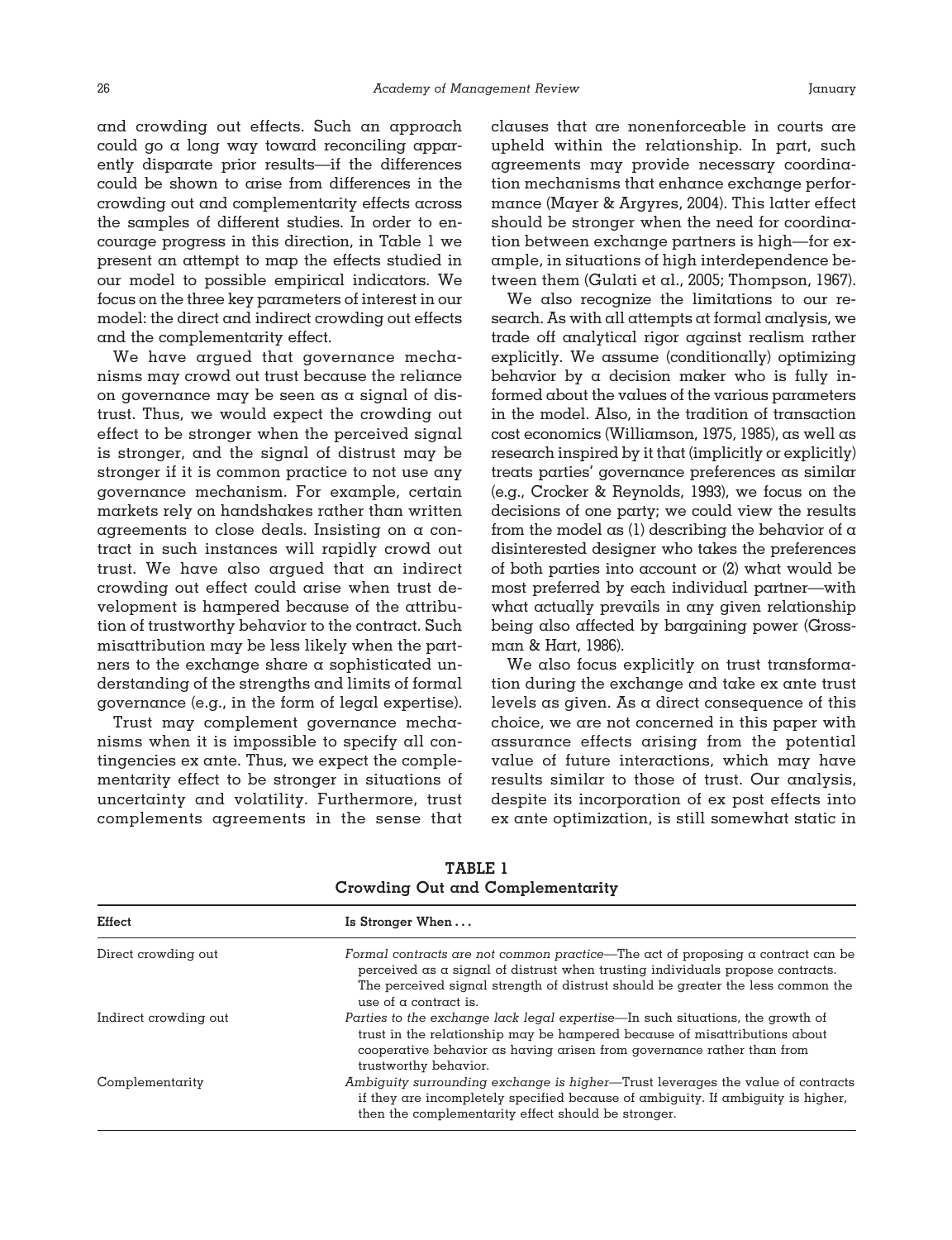the sense that we do not model the development of trust over time in the relationship. However, our analysis should still yield directionally correct results since the formulation of the static crowding out effect we have modeled would still be appropriate even if trust in the relationship increased not only with ex ante trust but also with the duration of the relationship. Yet an explicitly dynamic formulation of this trust generation process would doubtless have advantages in terms of tracing the time paths of trust development.

In the interest of analytical tractability, we have modeled governance complexity as a continuous variable. This maps most closely onto formal governance through contracts, which can be of greater or lesser levels of complexity and detail. However, we believe our results are also relevant to the case of discrete governance modes—such as the choice among market, hybrid, and hierarchy—for two reasons. First, the discreteness of these modes may well be primarily a matter of categorization. As many scholars have noted, hierarchical elements are found in markets, market elements in hierarchies, and both in hybrids (Bradach & Eccles, 1989). Thus, while contracts exist between independent firms of various levels of detail and ownership links exist between firms of various levels of equity (Kale & Puranam, 2004), this is not inconsistent with  $\alpha$  useful definition of ideal types such as markets, hybrids, and hierarchies.

Second, in practice, most studies that predict the choice between discrete governance modes rest on underlying mechanisms that are continuous. For example, increases in transaction hazards require increases in governance safeguards. This leads to predictions about the likelihood of  $\alpha$ discrete choice through a latent variable (e.g., in probit or logit models). Our continuous variable, governance complexity, can be thought of as such a latent variable. For these reasons, we believe that our results on governance complexity as a continuous variable should be broadly applicable to the choice of discrete governance modes of increasing levels of complexity.

Despite these limitations, we believe that this paper makes progress toward untangling the complex web of relationships linking trust and governance. Our goal has been to use the simplest and most general formulation possible to make the basic point at the focus of this paper—that the "simple" dichotomization of the relationships between trust and governance into "complements" and "substitutes" obscures and confuses more than it simplifies and clarifies.

#### **APPENDIX**

## **1. Model Structure**

| $B = f(C) + g(T(C,t)) + \gamma f(C)g(T(C,t))$ and | $(\alpha)$ |
|---------------------------------------------------|------------|
| $K = h(C)$ .                                      | (b)        |
| where                                             |            |

$$
C, t \geq 0; f(C) \geq 0, f'_{C} > 0;
$$

$$
g(T(C,t)) \geq 0, g'_T > 0, g''_T < 0, \quad (1)
$$

$$
T(C,t) \ge 0, T'_t > 0, \text{ and } \qquad (2)
$$

$$
h(C) \ge 0; h'_{C} > 0.
$$
 (3)

Complementarity:  $\gamma > 0$ . Direct crowding out:  $T_C < 0$ . Indirect crowding out:  $T''_{C,t} < 0$ .

## **2. The Matching Approach**

Let  $C^*$  be such that  $F_1 \equiv B - H = 0$  at  $C^*$ . (c) Because for any exogenous variable  $\psi$ ,  $\partial C^*$  $\frac{\partial \boldsymbol{C}^*}{\partial \boldsymbol{\psi}} = -\, \frac{F'_{1\psi}}{F'_{1\mathbf{C}}}$  $F_{\rm 1C}^\prime$ (implicit function theorem),

$$
\frac{\partial C^*}{\partial t} = -\frac{F'_{1t}}{F'_{1C}} = -\frac{g'_T T'_t + \gamma f g'_T T'_t}{f'_C + g'_T T'_C + \gamma f'_C g + \gamma f g'_T T'_C} = -\frac{g'_T T'_t (1 + \gamma f)}{f'_C (1 + \gamma g) + g'_T T'_C (1 + \gamma f)}.
$$
 (d)<sup>11</sup>

*Proposition 1:*

$$
\gamma = T'_C = 0 \Rightarrow \frac{\partial C^*}{\partial t} = -\frac{g'_T T'_t}{f'_C}, \text{ from (d).}
$$

$$
\therefore \frac{\partial C^*}{\partial t} < 0, \text{ from (1, 2).}
$$

*In the absence of complementarity and crowding out effects, there is a negative relationship between ex ante trust and governance complexity. Therefore, neither effect is necessary to generate this negative relationship.*

 $11$  Note that we suppress the arguments of functions in the notation to ease readability, but they are taken into account in the analysis.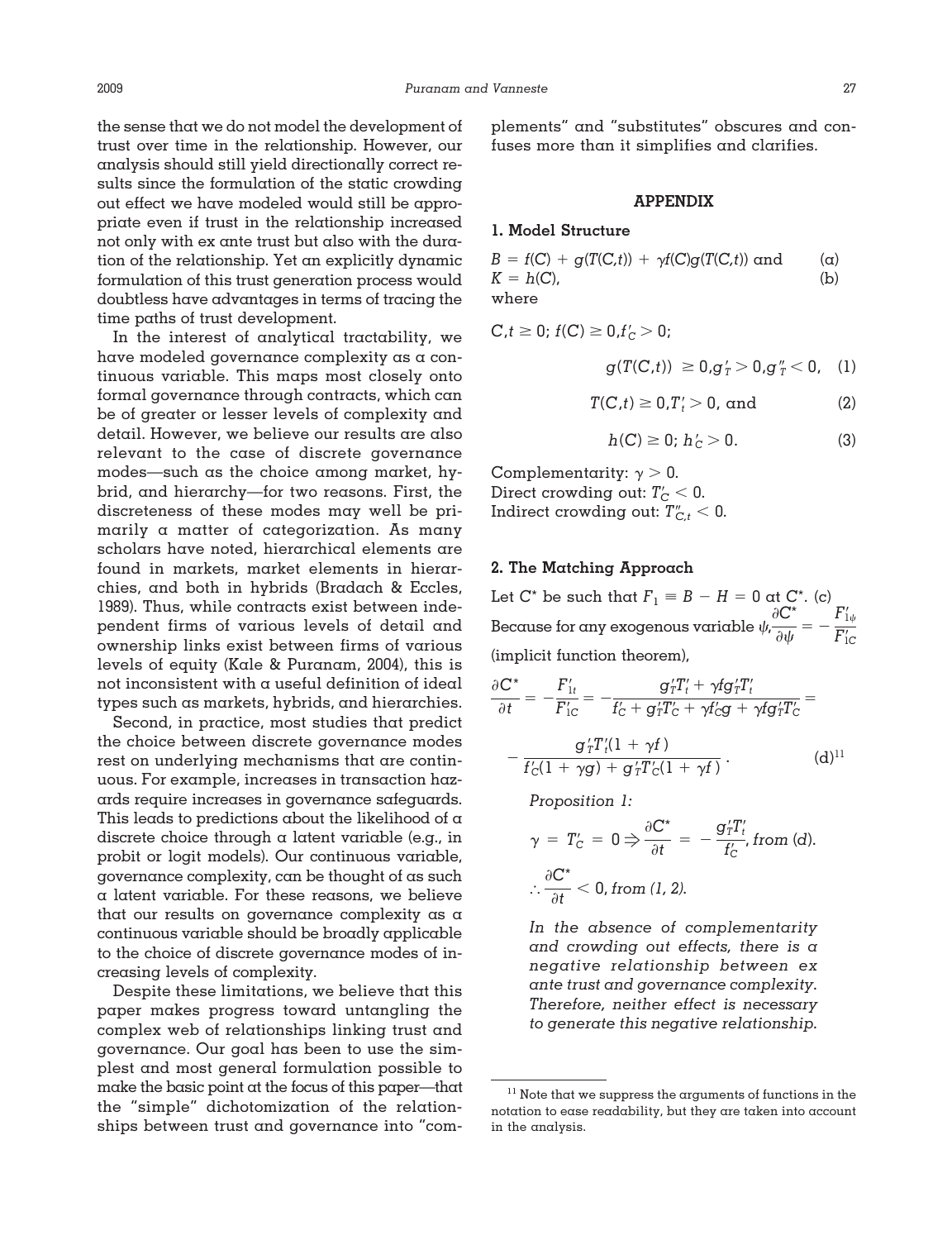*Proposition 2:*

$$
-g'_T T_i'(1 + \gamma f) < 0, \text{ from } (1, 2).
$$
  
\n
$$
\frac{\partial C^*}{\partial t} > 0 \Leftrightarrow f'_C(1 + \gamma g) + g'_T T'_C(1 + \gamma f)
$$
  
\n
$$
< 0, \text{ from } (d).
$$

 $f_C'(1 + \gamma g) + g_T'T_C'(1 + \gamma f) < 0 \Rightarrow T_C' < 0$ , *since all other terms are nonnegative, from (1, 2).*

*In order to obtain a positive relationship between ex ante trust and governance complexity, a direct crowding out effect is necessary.*

#### **3. The Maximizing Approach**

 $P = B - K = f(C) + g(T(C,t)) +$  $\gamma f(C)g(T(C,t)) - h(C).$  (e)  $C^*$  is such that  $P_C'|_{C^*} = 0$ , and if this is a maximum,  $P''_C < 0$ . (f)<br>  $P'_C = f'_C + q'_T f'_C (1 + \gamma f) + \gamma f'_C g - h'_C$ . (g)  $P'_{\rm C} = f'_{\rm C} + g'_{\rm T}T'_{\rm C}(1 + \gamma f) + \gamma f'_{\rm C}g - h'_{\rm C}.$  (g)  $F_2 \equiv P'_C = f'_C + g'_T T'_C (1 + \gamma f) +$  $\gamma f'_{\rm C} g - h'_{\rm C} = 0.$  (h) From the implicit function theorem,  $\partial C^*$  $\frac{C^*}{\partial t}$  =  $-\frac{F'_{2t}}{F'_{2c}}$  $F_{\rm 2C}^{'}$  $\ddot{\hspace{1.5cm}}$ . (i)

From (f), at the maximum  $F_{\rm 2C}^{\prime}$   $<$  0 so that the sign of  $\partial C^*$  $\frac{\partial f}{\partial t}$  will be the same as the sign of  $F'_{2t}$ .  $F'_{2t} = (g''_T T'_t T'_C + g'_T T''_{C,t})(1 + \gamma f) + \gamma f'_C g'_T T'_t.$  (j)

*Proposition 3:*

$$
T'_{C} = T''_{C,t} = \gamma = 0 \Rightarrow F'_{2t} = 0.
$$

$$
\therefore \frac{\partial C^*}{\partial t} = 0, \text{ from (i)}.
$$

*In the absence of crowding out and complementarity effects, there is no relationship between ex ante trust and governance complexity. At least one of these effects is therefore necessary to obtain any trust-governance relationship.*

*Proposition 4:*  $\partial C^*$  $\frac{1}{\partial t}$   $<$  0  $\Leftrightarrow$   $F'_{2t}$   $<$  0.  $F_{2t}' < 0$   $\Rightarrow$   $g_T'' T_t'' T_c' < |g_T' T_{C,t}''|$ , from (1, 2, j).  $\therefore$   $F'_{2t}$   $<$  0  $\Rightarrow$   $\frac{|T''_{C,t}|}{|T'|\overline{T''}}$  $\frac{\left|T''_{C,t}\right|}{\left|T'_C\right|} > \frac{\left|g\right|_T''T'_t|}{g'_T}$ *g T* .

*A strong indirect crowding out effect, TC,t , relative to the direct crowding out*

*effect, T C, in which "strong" is pre-* $\frac{|T''_{C,t}|}{|T'|}$  $\frac{\left|T^{\prime\prime}_{C,t}\right|}{\left|T^{\prime}_{C}\right|}>\frac{\left|{\bf g}\substack{TTt}\right|}{\left|{\bf g}\substack{r}\right|}$  $\frac{T^2 t}{T^2}$ , is nec*essary to generate a negative relationship between the extent of governance complexity and the level of ex ante trust.*

*Proposition 5:*

 $T_{C}' = T_{C,t}'' = 0 \Rightarrow F_{2t}' = \gamma f_C' g_T' T_{t}'$  $\vdots$  $\partial C^*$  $\overline{\partial t} > 0 \Leftrightarrow \gamma > 0$ , since all other *terms are positive, from (1, 2, j).*

*In the absence of crowding out effects, a complementarity effect is necessary (and any magnitude of complementarity effect is sufficient) for a positive relationship between ex ante trust and governance complexity.*

#### **4. Specific Functional Form for Graphic Analysis**

We illustrate our results in Figure 3 with  $\alpha$ functional form that satisfies our assumptions:

$$
f(C) = C, g(T) = T - \frac{T^2}{6}, h(C) = \frac{C^2}{2} \text{ and } (1')
$$

$$
T(C,t) = \frac{3t}{2} - \frac{t^2}{4} - \omega C - \phi Ct.
$$
 (2')

For matching, we set  $H = 1$ . We consider different scenarios in which we manipulate complementarities ( $\gamma$ ) or direct ( $\omega$ ) or indirect ( $\phi$ ) crowding out effects. We use the following parameter values for Figure 3:

| Scenario                                                                                                                                                                           | Matching                                                                                                                                           | Maximizing                                                                                                                                                                |
|------------------------------------------------------------------------------------------------------------------------------------------------------------------------------------|----------------------------------------------------------------------------------------------------------------------------------------------------|---------------------------------------------------------------------------------------------------------------------------------------------------------------------------|
| l. No complementarity,<br>no crowding out<br>2. Only<br>complementarity<br>3. Only direct<br>crowding out<br>4. Strong indirect<br>crowding out and<br>weak direct<br>crowding out | $\gamma = 0, \omega = 0,$<br>$\phi = 0$<br>$\gamma = 1, \omega = 0,$<br>$\phi = 0$<br>$\gamma = 0, \omega = 1.75,$<br>$\phi = 0$<br>Not applicable | $\gamma = 0, \omega = 0,$<br>$\phi = 0$<br>$\gamma = 1, \omega = 0,$<br>$\phi=0$<br>$\gamma = 0, \omega = 1$ ,<br>$\phi=0$<br>$\gamma = 0$ , $\omega = 0$ ,<br>$\phi = 1$ |

#### **5. Extensions and Boundary Conditions**

§1: *Constant/increasing marginal returns to ex post trust* ( $g''_T \ge 0$ )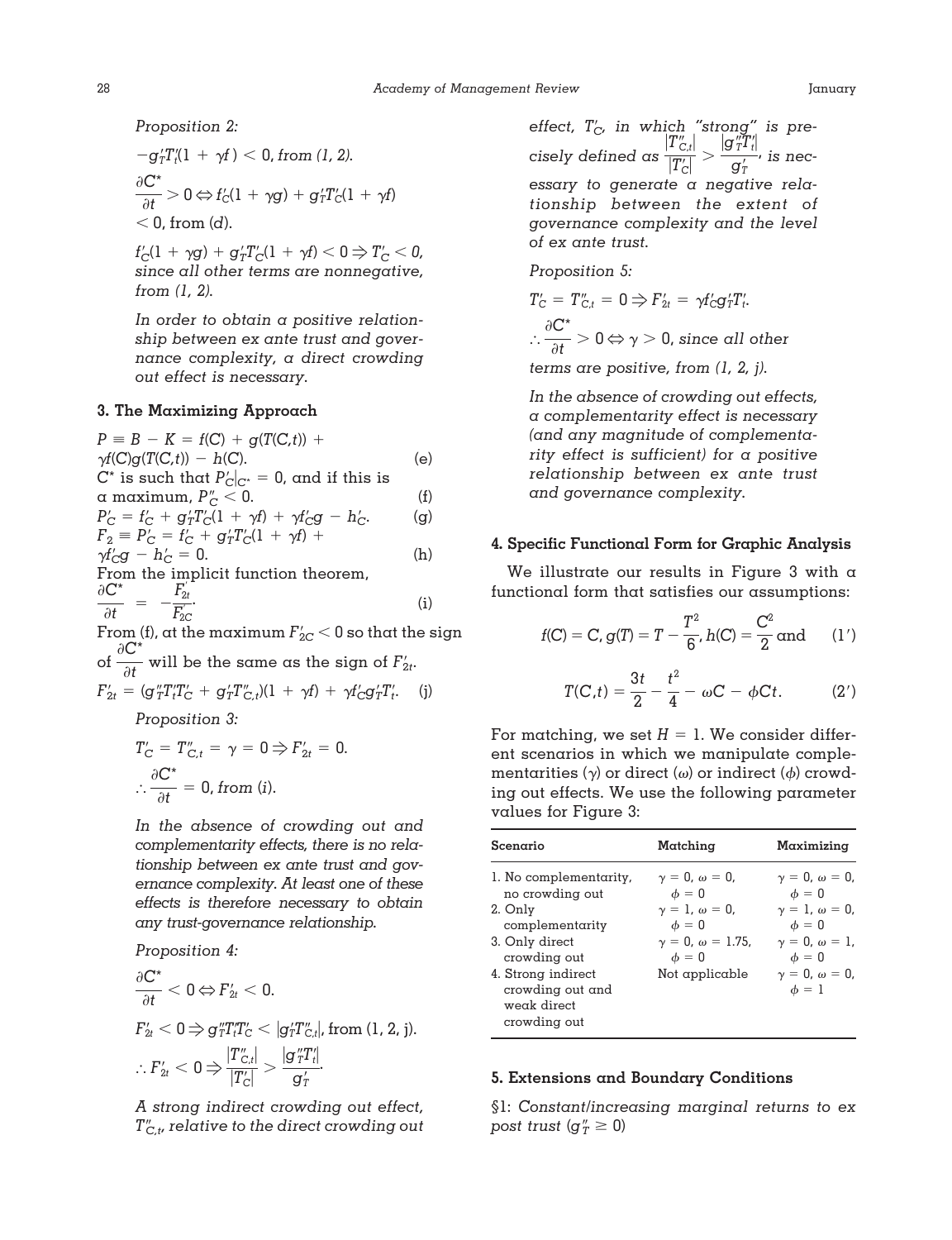**In the matching approach,**  $\partial C^*$  $\frac{1}{\partial t}$  does not depend on  $g''_T$  (see [d]).

## **In the maximizing approach,**

 $g''_T = 0 \Rightarrow F'_{2t} = (g'_T T''_{C,t})(1 + \gamma t) + \gamma t'_C g'_T T'_t \text{ from } (j).$  $\gamma_0 (g_T^{\prime} T_{C,t}^{\prime\prime})(1 \ + \ \gamma f) \ + \ \gamma f_C^{\prime} g_T^{\prime} T_{t}^{\prime} < 0 \Rightarrow T_{C,t}^{\prime\prime} < 0,$ from (1, 2).

 $1 T_{C,t}^{\prime\prime} < 0$  is necessary for  $\partial C^*$  $\frac{1}{\partial t}$   $<$  0, since all other

terms are nonnegative, from (1, 2).

 $g''_T > 0 \Rightarrow F'_{2t} = (g''_T T'_t T'_C + g'_T T''_{C,t})(1 + \gamma f) + \gamma f'_C g'_T T'_t$ from (j), and  $g^{\prime\prime}_\mathit{T} T^\prime_\mathit{t} T^\prime_\mathit{C} < 0$ ,  $g^{\prime\prime}_\mathit{T} T^\prime_{\mathit{C},t} < 0$ , from (1, 2).

 $\lambda(\textbf{g}_T'' T_t' T_C' + \textbf{g}_T' T_{C,t}')(1 + \gamma f) + \gamma f_C' \textbf{g}_T' T_t' < 0 \Rightarrow T_C' < 0.$ 

 A strong indirect crowding out effect relative to the direct crowding out effect (Proposition 4) is no longer necessary for  $\partial C^*$  $\frac{\partial f}{\partial t}$  < 0; however, at least a direct crowding out effect is necessary for  $\partial C^*$  $\frac{\partial f}{\partial t}$  < 0 (because an indirect crowding out effect implies a direct one).

If 
$$
g''_T = 0
$$
,  $F'_{2t} > 0$  ⇒  $\gamma > 0$ .  
\nIf  $g''_T > 0$ ,  $F'_{2t} > 0$  ⇒  $\gamma > 0$ .  
\n∴ If  $g''_T \ge 0$ ,  $\gamma > 0$  is necessary for  $\frac{\partial C^*}{\partial t} > 0$ ,  
\nwhether crowding out is present or absent (com-  
\npare with Proposition 5).

## §2: Trust and governance as substitutes ( $\gamma$  < 0)

**In the matching approach,**

 $T_{C}^{\prime}~=~T_{C,t}^{\prime\prime}~=~0 \Rightarrow$  $\partial C^*$  $\frac{\partial \mathbf{C}^*}{\partial t} = -\frac{\mathbf{g}_T^\prime T_t^\prime \left(1+\gamma f\right)}{f_\text{C}^\prime \left(1+\gamma g\right)}$  $\frac{d}{d} f'_{\text{C}}(1+\gamma g)$ , from (d).  $\partial C^*$  $\frac{1}{\partial t} > 0 \Leftrightarrow$  (1 +  $\gamma$ g) and (1 +  $\gamma$ f) have opposite signs, from (1, 2).

$$
(1 + \gamma f) < 0 < (1 + \gamma g) \Leftrightarrow -\frac{1}{g} < \gamma < -\frac{1}{f} \text{ or}
$$
\n
$$
(1 + \gamma g) < 0 < (1 + \gamma f) \Leftrightarrow -\frac{1}{f} < \gamma < -\frac{1}{g}.
$$

Hence, even in the absence of crowding out, it is possible to generate a positive relationship between ex ante trust and governance complexity—that is, crowding out is no longer necessary for a positive trust-governance relationship (compare Proposition 2).

# **In the maximizing approach,**

 $T_{\mathrm{C}}' = T_{\mathrm{C},t}'' = 0 \Rightarrow F_{2t}' = \gamma f_{\mathrm{C}}' g_T' T_{t}'.$  $\vdots$  $\partial C^*$  $\frac{1}{\partial t}$  < 0  $\Leftrightarrow$   $\gamma$  < 0, since all other terms are

positive, from (1, 2).

Thus, with substitution, indirect crowding out is no longer necessary to generate a negative relationship between ex ante trust and governance complexity (compare Proposition 4).

$$
\frac{\partial \mathbf{C}^*}{\partial t} > 0 \Leftrightarrow F_{2t} > 0.
$$
\n
$$
F_{2t}' > 0 \Rightarrow (\mathbf{g}_T^{\prime\prime} T_t^{\prime\prime} T_c^{\prime\prime} + \mathbf{g}_T^{\prime} T_{Ct}^{\prime\prime})(1 + \gamma t) > 0, \text{ since all}
$$
\n
$$
\text{other terms are negative, from } (1, 2).
$$
\n
$$
F_{2t} = 0 \Rightarrow \mathbf{C}^* = 0 \Rightarrow \mathbf{C}^{\text{tr}} = \mathbf{C} \Rightarrow \mathbf{C}^{\text{tr}} = \mathbf{C} \Rightarrow \mathbf{C}^{\text{tr}} = \mathbf{C} \Rightarrow \mathbf{C}^{\text{tr}} = \mathbf{C} \Rightarrow \mathbf{C}^{\text{tr}} = \mathbf{C} \Rightarrow \mathbf{C}^{\text{tr}} = \mathbf{C} \Rightarrow \mathbf{C}^{\text{tr}} = \mathbf{C} \Rightarrow \mathbf{C}^{\text{tr}} = \mathbf{C} \Rightarrow \mathbf{C}^{\text{tr}} = \mathbf{C} \Rightarrow \mathbf{C}^{\text{tr}} = \mathbf{C} \Rightarrow \mathbf{C}^{\text{tr}} = \mathbf{C} \Rightarrow \mathbf{C}^{\text{tr}} = \mathbf{C} \Rightarrow \mathbf{C}^{\text{tr}} = \mathbf{C} \Rightarrow \mathbf{C}^{\text{tr}} = \mathbf{C} \Rightarrow \mathbf{C}^{\text{tr}} = \mathbf{C} \Rightarrow \mathbf{C}^{\text{tr}} = \mathbf{C} \Rightarrow \mathbf{C}^{\text{tr}} = \mathbf{C} \Rightarrow \mathbf{C}^{\text{tr}} = \mathbf{C} \Rightarrow \mathbf{C}^{\text{tr}} = \mathbf{C} \Rightarrow \mathbf{C}^{\text{tr}} = \mathbf{C} \Rightarrow \mathbf{C}^{\text{tr}} = \mathbf{C} \Rightarrow \mathbf{C}^{\text{tr}} = \mathbf{C} \Rightarrow \mathbf{C}^{\text{tr}} = \mathbf{C} \Rightarrow \mathbf{C}^{\text{tr}} = \mathbf{C} \Rightarrow \mathbf{C}^{\text{tr}} = \mathbf{C} \Rightarrow \mathbf{C}^{\text{tr}} = \mathbf{C} \Rightarrow \mathbf{C}^{\text{tr}} = \mathbf{C} \Rightarrow \mathbf{C}^{\text{tr}} = \mathbf
$$

If 
$$
(1 + \gamma f) > 0
$$
,  $\frac{\partial \mathcal{L}}{\partial t} > 0 \Rightarrow g''_T T'_t T'_C > |g'_T T''_{C,t}|$ ,  
from (1, 2).

$$
\therefore \frac{\partial C^*}{\partial t} > 0 \Rightarrow \frac{|T''_{C,t}|}{|T'_C|} < \frac{|g''_TT'_t|}{g'_T}.
$$
  
If  $(1 + \gamma f) < 0$ ,  $\frac{\partial C^*}{\partial t} > 0 \Rightarrow g''_TT'_TT'_C < |g'_TT''_{t,C}|$ , from  
(1, 2).

$$
\therefore \frac{\partial \mathbf{C}^*}{\partial t} > 0 \Rightarrow \frac{|T''_{C,t}|}{|T'_C|} > \frac{|g''_TT'_t|}{g'_T}.
$$
  
(1 +  $\gamma f$ ) = 0  $\Rightarrow \frac{\partial \mathbf{C}^*}{\partial t} < 0.$ 

Thus, a strong direct crowding out effect (relative to the indirect effect) is necessary to obtain  $\partial C^*$  $\frac{\partial f}{\partial t}$   $>$  0 if (1 +  $\gamma$ *f*)  $>$  0. A strong indirect crowding out effect (relative to the direct effect) is necessary to obtain  $\partial C^*$  $\frac{1}{\partial t} > 0$  if  $(1 + \gamma t) < 0$  (compare Proposition 5). If  $(1 + \gamma f) = 0$ , then  $\partial C^*$  $\frac{1}{\partial t}$  < 0.

§3: *Allowing ex ante trust to affect cost of governance*  $(h''_{C,t} < 0)$ 

**In the matching approach,** the cost of governance does not feature in the expression for  $\partial C^*$ *t* (see [d]). Therefore, Propositions 1 and 2 remain unaffected if ex ante trust reduces the cost of governance for any level of complexity.

In the maximizing approach, instead of  $K = h(C)$ (b), we let  $K = h(C, t)$  (b') and  $h(C,t) \ge 0$ ;  $h'_C > 0$ ;  $h''_{C,t} < 0$ . (3')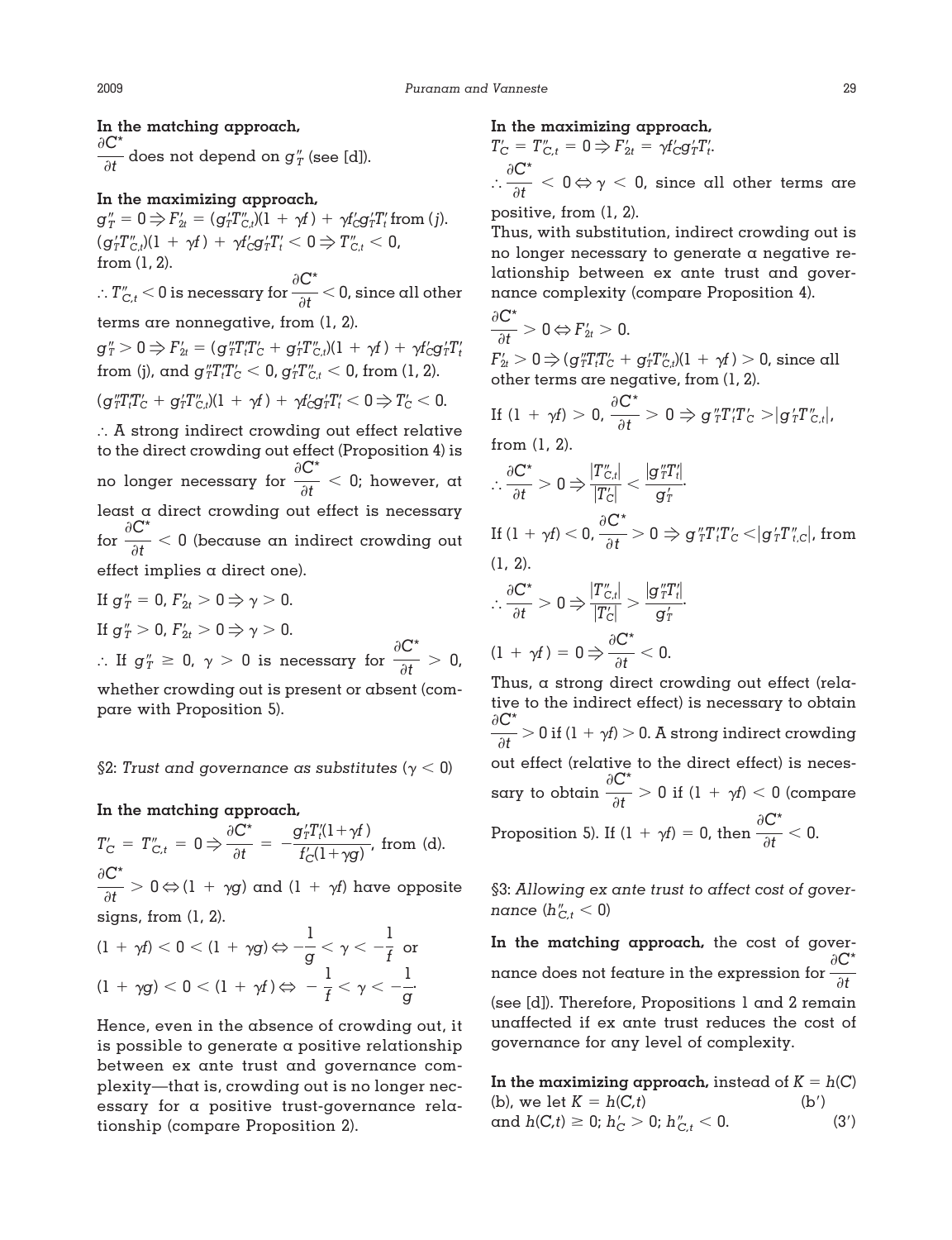$P = B - K = f(C) + g(T(C,t)) + \gamma f(C)g(T(C,t))$  $-h(C,t)$ . (e') First- and second-order conditions (w.r.t. *C*) remain the same; see (f) and (g). Let  $F_3 \equiv P'_C = f'_C + g'_T T'_C (1 + \gamma f) + \gamma f'_C g$  $-h'_C = 0.$  (h')  $\partial C^*$ .

From the implicit function theorem,  $\frac{\partial C^*}{\partial t} = -\frac{F'_{3t}}{F'_{3c}}$ *F* 3*C* If this is a maximum,  $F_{\rm 3C}^{\prime} < 0$  so that the sign of  $\partial C^*$  $\frac{\partial f}{\partial t}$  will be the same as the sign of  $F'_{3t}$ .

$$
F'_{3t} = (g''_{T}T'_{t}T'_{C} + g'_{T}T''_{C,t})(1 + \gamma f) + \gamma f'_{C}g'_{T}T'_{t}
$$
  
\n
$$
- h''_{C,t}.
$$
  
\n
$$
T'_{C} = T''_{C,t} = \gamma = 0 \Rightarrow F'_{3t} = -h''_{C,t} > 0, \text{ from (j').}
$$
  
\n
$$
\frac{\partial C^{*}}{\partial t} > 0.
$$

 $\frac{1}{\partial t} > 0.$ Thus, in the absence of complementarity and (in)direct crowding out effects,  $\partial C^*$  $\frac{1}{\partial t}$  > 0. That is, neither complementarity nor crowding out is necessary for  $\partial C^*$  $\frac{1}{\partial t} > 0$  (which modifies both Propositions 3 and 5). Proposition 4 remains unchanged.

#### **REFERENCES**

- Anderson, E., & Weitz, B. 1989. Determinants of continuity in conventional industrial channel dyads. *Marketing Science,* 8: 310 –323.
- Arrow, K. J. 1974. *The limits of organization*. New York: Norton.
- Banerjee, A. V., & Duflo, E. 2000. Reputation effects and the limits of contracting: A study of the Indian software industry. *Quarterly Journal of Economics,* 115: 989 –1017.
- Batenburg, R. S., Raub, W., & Snijders, C. 2003. Contacts and contracts: Dyadic embeddedness and the contractual behavior of firms. *Research in the Sociology of Organizations: The Governance of Relations in Markets and Organizations,* 20: 135–188.
- Bhattacharya, R., Devinney, T. M., & Pillutla, M. M. 1998. A formal model of trust based on outcomes. *Academy of Management Review,* 23: 459 – 472.
- Bradach, J. L., & Eccles, R. G. 1989. Price, authority, and trust—From ideal types to plural forms. *Annual Review of Sociology,* 15: 97–118.
- Buskens, V., & Raub, W. 2002. Embedded trust: Control and learning. *Advances in Group Processes,* 19: 167–202.
- Camerer, C. 2003. *Behavioral game theory*. Princeton, NJ: Russell Sage Foundation.
- Camerer, C., & Knez, M. 1996. Coordination, organizational boundaries and fads in business practices. *Industrial and Corporate Change,* 5: 89 –112.
- Coase, R. H. 1937. The nature of the firm. *Economica,* 4: 386 405.
- Corts, K. S., & Singh, J. 2004. The effect of repeated interaction on contract choice: Evidence from offshore drilling. *Journal of Law, Economics & Organization,* 20: 230 –260.
- Cremer, J. 1993. Corporate culture and shared knowledge. *Industrial and Corporate Change*. 2: 351–386.
- Crocker, K. J., & Reynolds, K. J. 1993. The efficiency of incomplete contracts: An empirical analysis of Air Force engine procurement. *RAND Journal of Economics,* 24: 126 –146.
- Cyert, R. M., & March, J. G. 1963. *A behavioral theory of the firm*. Malden, MA: Blackwell.
- Das, T. K., & Teng, B.-S. 1998. Between trust and control: Developing confidence in partner cooperation in alliances. *Academy of Management Review,* 23: 491–512.
- Deutsch, M. 1973. *The resolution of conflict*. New Haven, CT: Yale University Press.
- Enzle, M. E., & Anderson, S. C. 1993. Surveillant intentions and intrinsic motivation. *Journal of Personality and Social Psychology,* 64: 257–266.
- Frey, B. S. 1997. A constitution for knaves crowds out civic virtues. *Economic Journal,* 107: 1043–1053.
- Ghoshal, S., & Moran, P. 1996. Bad for practice: A critique of the transaction cost theory. *Academy of Management Review,* 21: 13– 47.
- Granovetter, M. 1985. Economic action and social structure: The problem of embeddedness. *American Journal of Sociology,* 91: 481–510.
- Grossman, S. J., & Hart, O. D. 1986. The costs and benefits of ownership: A theory of vertical and lateral integration. *Journal of Political Economy,* 94: 691–719.
- Grundei, J. 2006. Examining the relationship between trust and control in organizational design: (How) can divergent requirements be reconciled? In R. M. Burton, B. Eriksen, D. D. Håkonsson, & C. C. Snow (Eds.), *Organization design: The evolving state-of-the-art:* 43– 65. Boston: Springer.
- Gulati, R. 1995. Does familiarity breed trust? The implications of repeated ties for contractual choice in alliances. *Academy of Management Journal,* 38: 85–112.
- Gulati, R., Lawrence, P. R., & Puranam, P. 2005. Adaptation in vertical relationships: Beyond incentive conflict. *Strategic Management Journal,* 26: 415– 440.
- Gulati, R., & Nickerson, J. A. In press. Interorganizational trust, governance choice, and exchange performance. *Organization Science*.
- Gulati, R., & Sytch, M. 2008. Does familiarity breed trust? Revisiting the antecedents of trust. *Managerial and Decision Economics,* 29: 165–190.
- Hayek, F. A. 1945. The use of knowledge in society. *American Economic Review,* 35: 519 –530.
- Kale, P., & Puranam, P. 2004. Choosing equity stakes in technology-sourcing relationships: An integrative framework. *California Management Review,* 46(3): 77–99.
- Kalnins, A., & Mayer, K. J. 2004. Relationships and hybrid contracts: An analysis of contract choice in information technology. *Journal of Law, Economics & Organization,* 20: 207–229.
- Klein, B., Crawford, R. G., & Alchian, A. A. 1978. Vertical inte-